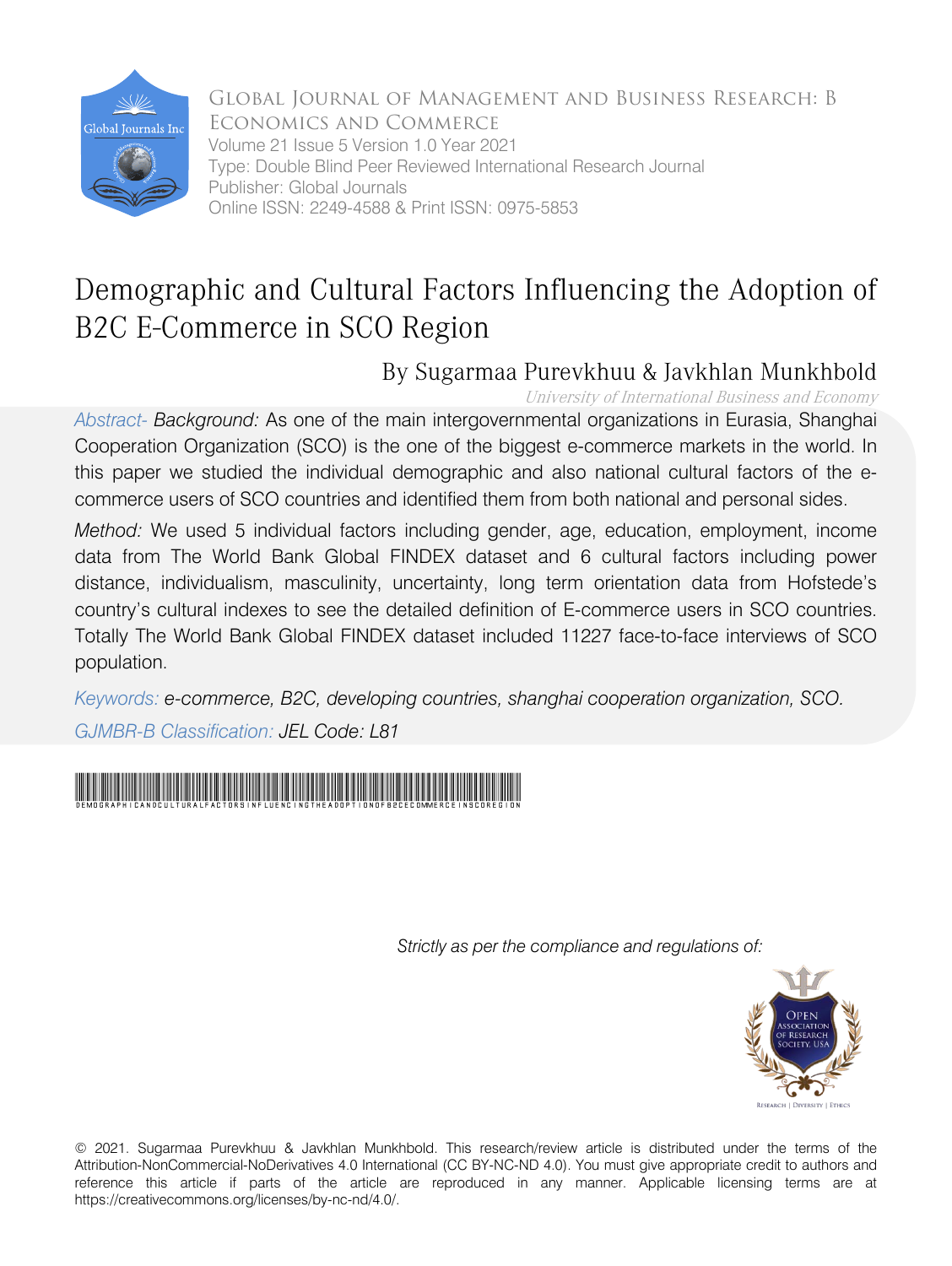# Demographic and Cultural Factors Influencing the Adoption of B2C E-Commerce in SCO Region

Sugarmaa Purevkhuu<sup>α</sup> & Javkhlan Munkhbold<sup>σ</sup>

 $\overline{\phantom{a}}$ 

Abstract- Background: As one of the main intergovernmental organizations in Eurasia, Shanghai Cooperation Organization (SCO) is the one of the biggest e-commerce markets in the world. In this paper we studied the individual demographic and also national cultural factors of the e-commerce users of SCO countries and identified them from both national and personal sides.

Method: We used 5 individual factors including gender, age, education, employment, income data from The World Bank Global FINDEX dataset and 6 cultural factors including power distance, individualism, masculinity, uncertainty, long term orientation data from Hofstede's country's cultural indexes to see the detailed definition of E-commerce users in SCO countries. Totally The World Bank Global FINDEX dataset included 11227 face-to-face interviews of SCO population.

Results: For the individuals perspective this study results showed that main E-commerce users in SCO countries are employed young females with high education and high income. For the nationals perspective countries with high individualism with low uncertainty avoidance and more restraint are more active in E-commerce. But power distance, masculinity, long term orientation indexes did not show any significant results.

Conclusions: SCO, as one of the main intergovernmental organizations in Eurasia, is taking measures to develop ecommerce in the region. However, SCO member states vary in terms of e-commerce due to dissimilar economic situations and cultural differences. Therefore it is important for the officials to see and learn the country's differences and there is a certain vacancy for the males and older buyers that can be used as an key to open new market and develop E-commerce in the future.

Shanghai Cooperation Organization (SCO), as one of the main intergovernmental organizations in Eurasia, is taking measures to develop e-commerce in the region. However, SCO member states vary interms of e-commerce experience due to dissimilar economic situations and cultural difference.

The purpose of this paper is to examine the factors that affect B2C e-commerce adoption in the SCO region. The main objective of the study is to integrate the demographic characteristics with Hofstede's cultural dimensions in order to determine the factors of e-commerce adoption among consumers in SCO member states.

Result shows in SCO countries, e-commerce adoption is more spread amongst young females who are currently employed, and therefore have high education level and income. From the national cultures perspective SCO

member countries with high individualism, low uncertainty avoidance and low indulgence level have more e-commerce costumers than the other SCO member states.

*Keywords: e-commerce, B2C, developing countries, shanghai cooperation organization, SCO.* 

### I. Introduction

Increasing from 400 million in 2000 to more than 4.72<br>
billion users as of April 2021<sup>1</sup>, the Internet is a<br>
worldwide network, which is used not only for billion users as of April 202[1](#page-1-0)<sup>1</sup>, the Internet is a worldwide network, which is used not only for communication but also for business. One of the internet benefits and tool to promote new business forms is e-commerce, which has entered our lives in the late 1990s and became essential during COVID-19 lockdowns. If in the 1990s e-commerce was just an economic activity conducted via electronic connections, in 2020 it was described as a process of production, sale, distribution and advertising of products online. (RolfT, 2006; UN ESCAP report, 2019)

Digitalization speed, substantial growth of internet penetration, and recently, the restrictions because of COVID-19 has accelerated the e-commerce growth and according to United Nations Conference on Trade and Development (UNCTAD) news [2](#page-1-1) , in 2019 the worldwide e-commerce sales raised up to \$26.7 trillion, which is equivalent to 30% of global GDP, and 4% up from 2018.As e-commerce is characterized as one of the main criteria for information technology revolution (Nanehkaran, 2013) and heart of Sustainable Development Goals<sup>[3](#page-1-2)</sup>, many researchers have developed e-commerce adoption and implementation frame works related to consumers and online enterprises. Consumer related researches are focusing on behavioral issues and segmentation; the researches on enterprises are mostly analyzing store features, credibility and reputation, and online shopping tools (Farid et. al, 2016). However, the prevailing amount of these ecommerce studies are focusing on consumers and enterprises of developed countries, and very few are conducted on developing or least developed countries.

<span id="page-1-2"></span><span id="page-1-1"></span><span id="page-1-0"></span>*Author α σ: University of International Business and Economy, Beijing China. e-mails: sugarmaa\_p@163.com, 15611203132@163.com*

https://wearesocial.com/us/blog/2021/04/60-percent-of-the-worldspopulation-is-now-online

<sup>2</sup> https://unctad.org/news/global-e-commerce-jumps-267-trillion-cov id-19-boosts-online-sales

<sup>3</sup> http://sdg.iisd.org/news/unctad-reviews-covid-19-impact-on-e-com merce-digital-trade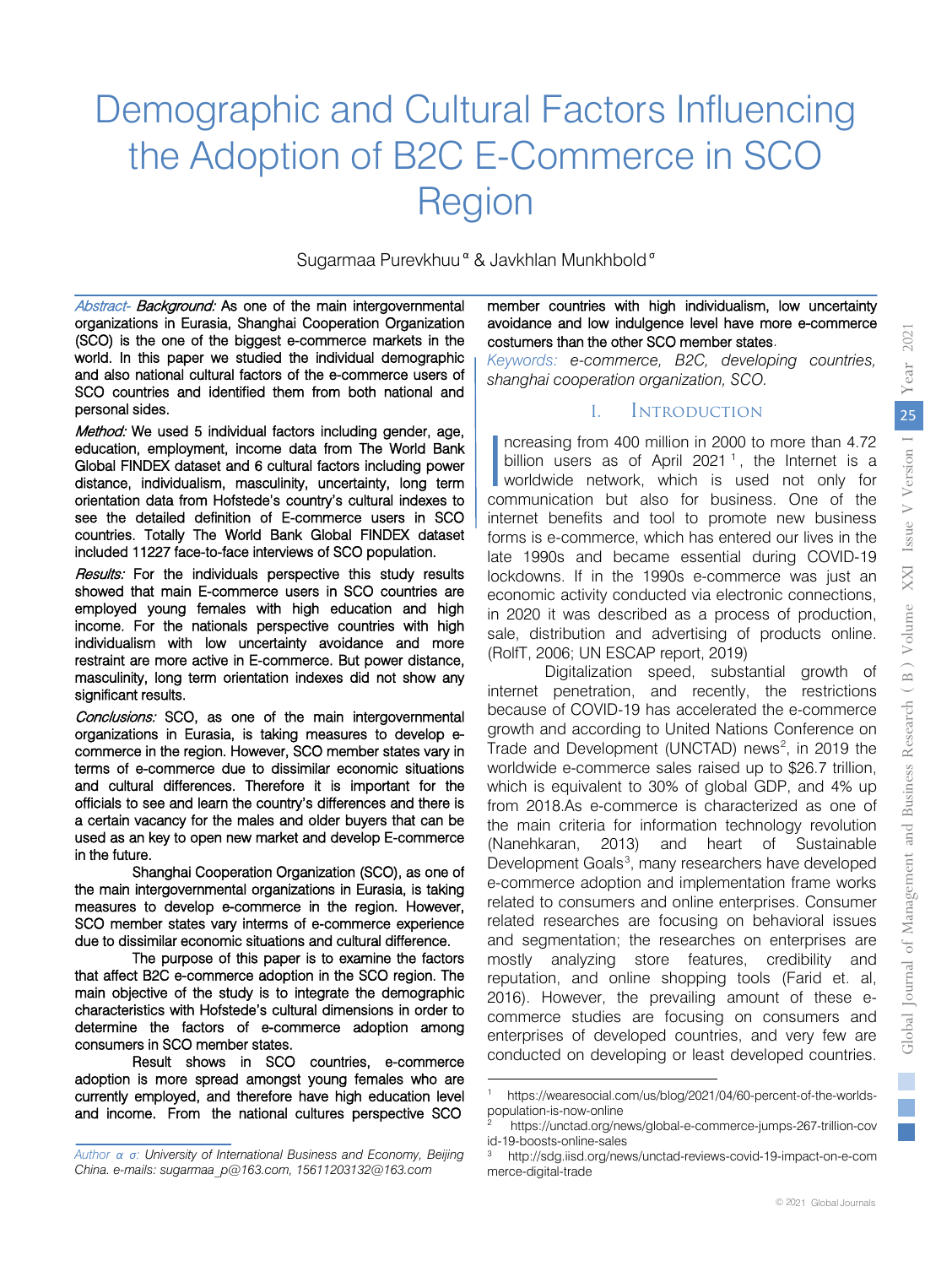(Richard et.al, 2008; Robert Jeyakuamr, 2009; Japhet E et.al, 2010) As developed countries are mostly hyperdigitalized, developing and least developing countries are lagging behind and in danger to fall behind being unable to transform data into a digital value (World Bank note, 2020). The lack of sufficient infrastructural, socioeconomic and sometimes even the absence of national strategies as well as reliable scholarly researches have formed a major obstacle in e-commerce adoption and usage in developing countries (Kathryn M., 2011). Moreover, there is a lack of researches about cultural influence combined with demographics data on ecommerce adoption and usage focusing on developing countries or even on regional blocs. Herein, the Shanghai Cooperation Organization (SCO) region, which has almost half of the world's population from developing and transition economies, becomes the perfect niche for research.

The objective of this paper is to examine B2C ecommerce adoption in member states of SCO, by integrating demographic characteristics with Hofstede's cultural dimensions. The next section contains a literature review, followed by a methodology that comprises used data and its sources. The fourth section is a discussion of findings and the final section includes conclusion, followed by a list of references.

### II. Literature Review

#### *a) E-commerce adoption factors and findings*

The definition of e-commerce has been changing over time and it is not completely clear. For example, if at the beginning e-commerce was just an economic activity conducted via electronic connections (Rolf T, 2006), in 2000 it was described as a computer transaction of ownership and/or rights to use goods or services (Atrostic et.al, 2000). The growth of internet penetration and technological development has given a broader opportunity to e-commerce and soon it became the main measure for economic communication and information technology revolution (Nanehkaran, 2013). In 2015 Shahriari (Shahriari, S., Shahriari et.al, 2015), have broadened the previous definitions and stated that e-commerce nowadays consists of data transfer, collection systems, and electronic funds followed by internet marketing, online transaction processing, and therefore supply chain and inventory managements.

As the functions and activities of e-commerce have extended, the market participants were divided into e-commerce types, such as business with business (B2B); business with consumers (B2C); business with government institutions (B2G); public authorities with government institutions and firms (G2G) and consumers with each other (C2C), etc (Margarital šoraité et. al, 2018). Even though e-commerce has various types, only two of them are prevailing among market participants: according to the report (UNCTAD report, 2021), B2B

transactions amounted to 83%, B2C to 16% of the total e-commerce sales in 2018.

While e-commerce is considered a poverty reduction tool its implementation remains uneven across the globe (Kwak J et.al, 2019). Scholars have conducted various researches on e-commerce usage and most of them have considered economic, technological, and political issues as major influencing factors. (Kamel et.al, 2015; Yi-Shun, 2008; Kariyawasam et.al, 2008). Moreover, in order to know if country is ready to partake in electronic activities and to obtain benefits scholars analyze the electronic readiness (e-readiness) of countries. The most cited e-readiness variables include: infrastructure (technology, connectivity, social and cultural), environment (legal, business, and policy), consumer and business adoptions, and following services. (Danish, 2006; Hassan et.al, 2014; Alice, 2007) When it comes to technology adoption most of the researchers are using Technology Acceptance Model, Theory of Reasoned Actions, Theory of Planned Behavior as base theories, and DeLone and McLean model in the information systems model (Kamel et.al, 2015; Yi-Shun, 2008; Mei Cao et.al, 2005; Palumbo F, 1998).

B2C adoption factors studies can be divided into two sections: behavioral and segmentation. Behavioral issues articles are focusing on shopping motivation (Scarpi D et.al, 2014; Davis Ret.al, 2014; Chiu CM et.al, 2014), emotional factors (Chou SW et.al, 2015; Chen CW et.al, 2013;PonteviaAfa et.al, 2013), shopping experience (Thamizhvanan et.al, 2013; Spake DF et.al,2011), risk and benefit perceptions (Hong IB et.al, 2013; Liang Ar et.al, 2014; Zhang G et.al,2011). Based on these articles it can be said that intention to purchase online is positively correlated with time spent online. Moreover, the regular online purchase increases trust towards online platform, leads to higher purchase and therefore reduces perceived risk. (Thamizhvanan et.al, 2013; Spake DF et.al, 2011) Furthermore, as ecommerce consumers consist of heterogonous groups with different needs and expectations, researchers analyzed consumers based on demographic characteristics (Farid et. al, 2016; Jung Wan, 2010). Conclusions state that the young, unmarried male population (Clemes et. al, 2014; Jayawardhena et. al, 2007) is more engaged in online shopping while income and education level (Clemes et.al, 2014; Bhatnagar A, 2007) can influence the e-commerce adoption and implementation among them.

Gibbs (Gibbs et.al, 2003) concluded that B2C e-commerce is driven by local consumer markets, which combines consumer individual characteristics and national culture. Despite the fact that cultural factors were cited as significant influences on e-commerce adoption (Bingi P et.al, 2000; Alexander Y et.al, 2006), very few studies were conducted on this matter. (Smith R et. al, 2013; Kim J et. al, 2013; Mee LY et. al, 2015).

 $\mathbb{R}^2$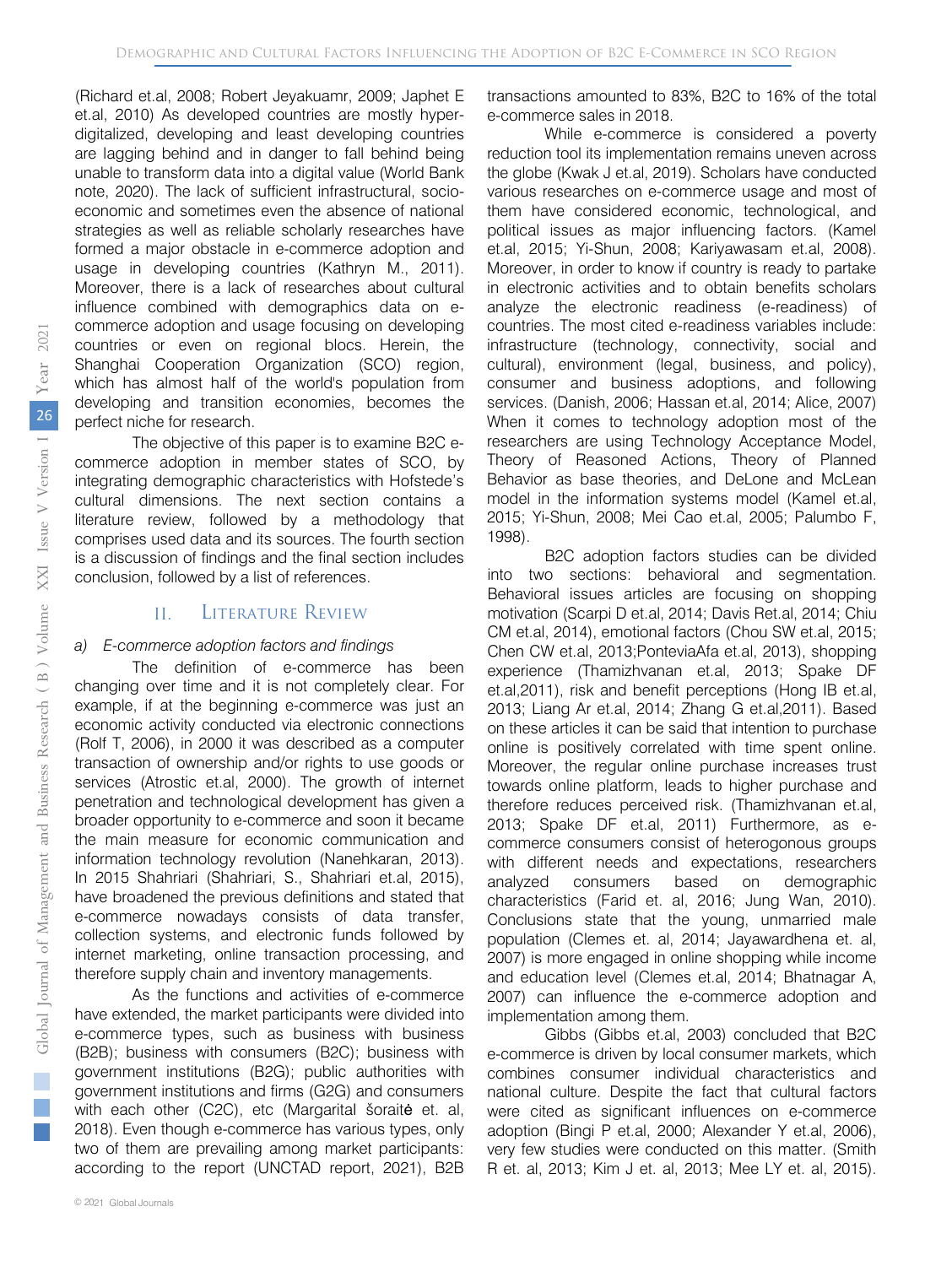Moreover, there is a lack of researches, which integrate the demographic and cultural factors of e-commerce adoption not only in developing countries but also in regional blocks, such as the Shanghai Cooperation Organization.

E-commerce in Shanghai Cooperation Organization member states

#### *b) SCO cooperation for e-commerce development*

Shanghai Cooperation Organization (SCO), one of the main intergovernmental organizations in Eurasia, was established in 2001 and has eight member states: China, Russia, Kazakhstan, Kyrgyzstan, Tajikistan, Uzbekistan Pakistan, and India. As home to nearly half of the world's population, SCO member states cover three-fifths of the Eurasian continent and contribute about 20 percent to world GDP<sup>[4](#page-3-0)</sup>. While its original main focus was to ensure regional stability and security in the region and to fight against "terrorism, extremism, and separatism" (Stephen G, 2018), the SCO recently has more committed to fostering deeper economic integration and socio-economic sphere between member states<sup>[5](#page-3-1)</sup>.

Since 2019 SCO is taking measures to develop e-commerce in the SCO region: one of the main topics of the talks held in Tashkent on November 2, 2019, was the prospect of economic partnership among SCO member states and the adoption of the trade and economic cooperation program until 2035 [6](#page-3-2) . Following that in November 2020, member states have signed the "Statement by the SCO Heads of State Council on Cooperation in the Digital Economy". Furthermore, on 7<sup>th</sup> June 2021, SCO Secretariat and Alibaba Group delegation had an online meeting, whereas SCO Secretary-General Vladimir Norov stated that member states are developing draft documents aimed at unlocking potential and using opportunities to increase digitalization in the region<sup>[7](#page-3-3)</sup>.

As a member state and country with CNY 38 trillion e-commerce transactions in 2020 [8](#page-3-4) , China is actively proposing to develop the digital economy in the SCO region (LiKeqiang, 2020). Considering the fact that China has launched a "Digital Silk Road" initiative in 2015 and signed cooperation agreements with 16 countries within it (Steve Feldstein, 2020), China experience will be a priority in SCO; however, it is uncertain whether SCO member states have the capacity for adoption and diffusion of such e-commerce experience.

 *c) B2C e-commerce in SCO member states*

One of the most reliable B2C e-commerce indicators is the UNCTAD B2C e-commerce index,

which indicates the readiness of a country to support online shopping. UNCTADB2C e-commerce index includes the following variables: account ownership at a financial institution or with a mobile-money-service provider (percentage of population ages 15+); individuals using the internet (percentage of population); postal reliability index; secure internet servers (per 1 million people). Table 1 shows SCO member states ranking in UNCTAD B2C e-commerce index from2016- 2020:

l <sup>4</sup> http://eng.sectsco.org/news/20191023/590687.html

<span id="page-3-1"></span><span id="page-3-0"></span><sup>5</sup> http://eng.sectsco.org/news/20210607/765371.html

<span id="page-3-2"></span><sup>6</sup> http://eng.sectsco.org/news/20190926/583587.html

<span id="page-3-3"></span><sup>7</sup> http://eng.sectsco.org/news/20210607/765371.html

<span id="page-3-4"></span><sup>8</sup> http://eng.sectsco.org/news/20210510/750204.html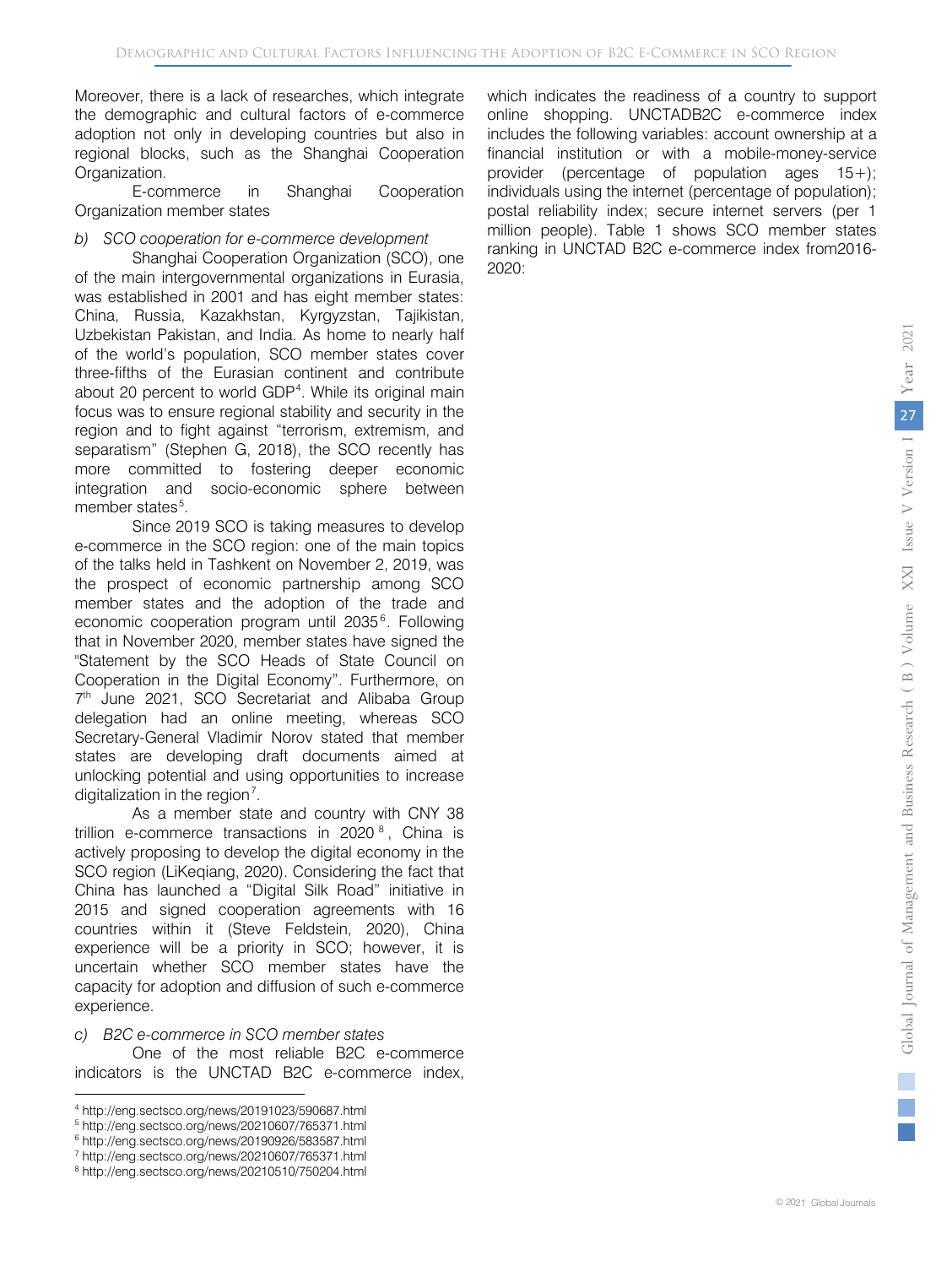|                        | $14000$ T. 000 HIGHNOF GRADO ONOTHER S CONTINUOUS INGOX |          |                    |           |         |  |  |  |  |  |  |  |  |
|------------------------|---------------------------------------------------------|----------|--------------------|-----------|---------|--|--|--|--|--|--|--|--|
| MemberState            |                                                         |          | B2Ce-commerceindex |           |         |  |  |  |  |  |  |  |  |
|                        | 2016*                                                   | $2017**$ | 2018**             | $2019***$ | 2020*** |  |  |  |  |  |  |  |  |
| China****              | 64                                                      | 65       | 63                 | 56        | 55      |  |  |  |  |  |  |  |  |
| India                  | 90                                                      | 83       | 80                 | 73        | 71      |  |  |  |  |  |  |  |  |
| Kazakhstan             | 88                                                      | 51       | 53                 | 57        | 60      |  |  |  |  |  |  |  |  |
| Kyrgyzstan             | 109                                                     | 117      | 114                | 111       | 97      |  |  |  |  |  |  |  |  |
| Pakistan               | 105                                                     | 120      | 117                | 114       | 116     |  |  |  |  |  |  |  |  |
| Russia                 | 47                                                      | 43       | 42                 | 40        | 41      |  |  |  |  |  |  |  |  |
| Tajikistan             |                                                         |          |                    | 129       | 121     |  |  |  |  |  |  |  |  |
| <b>Uzbekistan</b>      | 108                                                     | 106      | 86                 | 93        | 107     |  |  |  |  |  |  |  |  |
| $\star$                | Ranking among 137 countries                             |          |                    |           |         |  |  |  |  |  |  |  |  |
| $\star\star$           | Ranking among 151 countries                             |          |                    |           |         |  |  |  |  |  |  |  |  |
| $***$                  | Ranking among 152 countries                             |          |                    |           |         |  |  |  |  |  |  |  |  |
| ****<br>China Mainland |                                                         |          |                    |           |         |  |  |  |  |  |  |  |  |

Russia was ranked 41st among 152 countries in the UNCTAD index and it's the highest index among SCO member states. Although China is leading in terms of e-commerce sales in the world, it was ranked 55th because UNCTAD variables are focused on connection quality and banking services rather than e-commerce sales scale. From 2016 until 2018 Tajikistan B2C ecommerce wasn't indexed and as of 2020, Tajikistan was ranked 121st, which is the lowest index among

SCO member states. Overall the average ranking of SCO member states in theUNCTADB2C e-commerce index was 83rd in 2020.

According to the Digital 2021 Global Overview Report, SCO member states have 1.8 billion internet users and only 545 million of them made the online purchase and/or paid bills online. The detailed data is shown below:

| Table 2: SCO member states internet penetration rate and B2C e-commerce statistics. |                                    |                                      |                             |                                                                                |                                    |  |  |  |  |  |  |  |
|-------------------------------------------------------------------------------------|------------------------------------|--------------------------------------|-----------------------------|--------------------------------------------------------------------------------|------------------------------------|--|--|--|--|--|--|--|
| Member State                                                                        | Total population<br>(million) $**$ | Total internet<br>users<br>(million) | Internet<br>penetration (%) | Users, who make an<br>online purchase and/or<br>pays bills<br>Online (million) | Online shoppers'<br>percentage (%) |  |  |  |  |  |  |  |
| China*                                                                              | 1402                               | 939.8                                | 65.2%                       | 459                                                                            | 48.8%                              |  |  |  |  |  |  |  |
| India                                                                               | 1380                               | 624                                  | 45%                         | 26                                                                             | 4.3%                               |  |  |  |  |  |  |  |
| Kazakhstan                                                                          | 18.75                              | 15.47                                | 81.9%                       | 3.8                                                                            | 24.3%                              |  |  |  |  |  |  |  |
| Kyrgyzstan                                                                          | 6.59                               | 3.32                                 | 50.4%                       | 0.16                                                                           | 5%                                 |  |  |  |  |  |  |  |
| Pakistan                                                                            | 221                                | 61.34                                | 27.5%                       | 5                                                                              | 8%                                 |  |  |  |  |  |  |  |
| Russia                                                                              | 144.1                              | 124                                  | 85%                         | 49                                                                             | 39.6%                              |  |  |  |  |  |  |  |
| Tajikistan                                                                          | 9.53                               | 3.36                                 | 34.9%                       | 0.43                                                                           | 12.8%                              |  |  |  |  |  |  |  |
| Uzbekistan                                                                          | 34.2                               | 18.6                                 | 55.2%                       | 1.3                                                                            | 7.1%                               |  |  |  |  |  |  |  |
| * China Mainland<br>** World Bank                                                   |                                    |                                      |                             |                                                                                |                                    |  |  |  |  |  |  |  |

Chinese and Russian online shoppers lead among total internet users in SCO member states. According to the UNCTAD assessment of COVID-19 impact on online retail 2020 report, the total Chinese ecommerce sales contributed 18 percent to Chinese GDP in 2019 and Chinese B2C e-commerce sales have been ranked first in 2020<sup>[9](#page-4-0)</sup>. Russia has the highest internet penetration among member states and its B2C e-commerce sales reached USD31 billion, which is a 1.9 percent contribution to the country's GDP in 2019. Lately, the JP Morgan E-commerce payment trends report revealed that the Indian e-commerce market has

experienced explosive growth and despite only 4.3 percent of online shoppers, e-commerce sales reached US61.1 billion, which accounts for 3 percent of total Indian retail sales in 2019.

Pakistan and Kazakhstan's B2C e-commerce sales also reached one billion USD. According to a Statist a report, the Pakistani B2C e-commerce sales were accounted [f](#page-4-1)or USD 2 billion in 2019and USD 4 billion in 2020<sup>10</sup>. With almost 82 percent internet <u>.</u> penetration and 3.8 million online shoppers Kazakhstan leads the B2C e-commerce among Central Asia and Caucasus countries (ResearchAndMarkets.com, 2019). In 2019 the 2000 local online stores and 13 online platforms were operating in Kazakhstan with USD 980

 $\overline{a}$ 

<span id="page-4-0"></span> $\Box$ 

<span id="page-4-1"></span><sup>9</sup> https://unctad.org/news/global-e-commerce-jumps-267-trillion-covid-19-boosts-online-sales

<sup>10</sup> https://www.statista.com/study/85345/ecommerce-in-pakistan/#0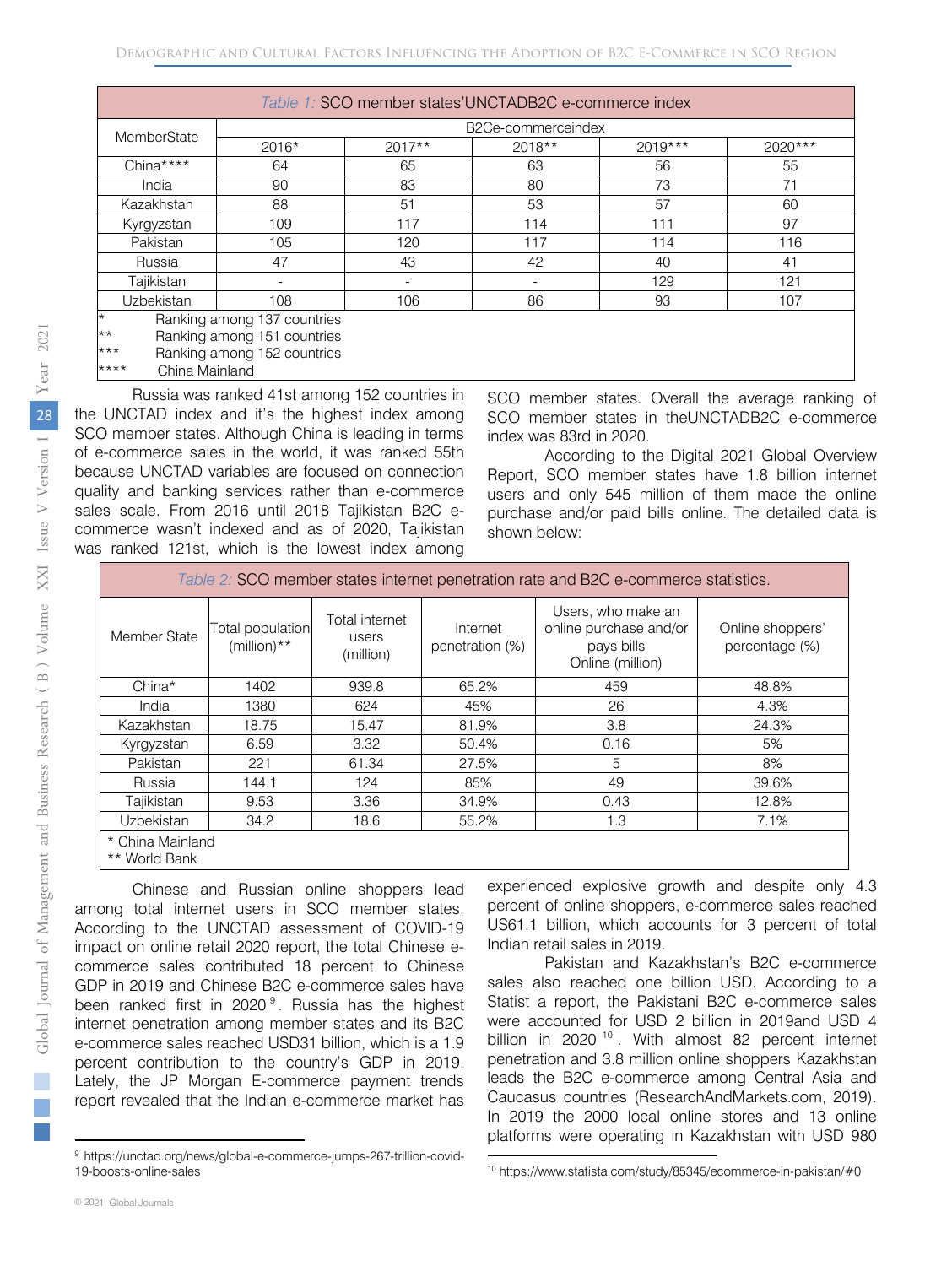million purchase locally and USD 650 million internationally<sup>11</sup>. In the first half of 2020, the total amount of the e-commerce market reached USD1 billion<sup>[12](#page-5-1)</sup>.

Among SCO member states B2C e-commerce is least developed in Kyrgyzstan, Uzbekistan, and Tajikistan. More than half of Kyrgyzstan and Uzbekistan population have an internet, but the online shoppers' percentage is below 10 percent. In 2019 the ecommerce indicators of Uzbekistan were increased by 6.7 times and online shopping amounted to USD 26 million, which is 11 percent of the total trade volume of Uzbekistan<sup>13</sup>. As a country that was ranked 121stin the B2C e-commerce index, the e-commerce situation in Tajikistan remains unclear. As of 2013, there were no online stores in Tajikistan and according to IMF<sup>[14](#page-5-3)</sup>, Tajikistan Government is planning to improve a digital economy and up surge financial inclusion from 47 percent in 2017 to 65 percent in 2022. Despite these goals, the Digital 2021 Global overview report stated that only 430 thousand Tajikistani consumers made a purchase online and/or paid bills online as of January 2021, which is 13 percent of total internet users in Tajikistan.

As shown above, the B2C e-commerce situation varies among SCO member states. In summary, the overall e-commerce purchase statistics are low: as of January 2021, the average internet penetration in SCO member states was 56 percent, and only 19 percent of total internet users made online purchases and/ or paid bills online. Without doubt there are economic, infrastructural and politic factors on e-commerce adoption in SCO member states. However, this paper will precisely focus on demographic and cultural factors of e-commerce adoption in SCO region.

Factors affecting adoption of e-commerce and hypotheses development Demographic factors As ecommerce consumers consist of heterogonous groups with different needs and expectations, from the beginning of the 2000 s researchers started analyzing the socio-demographic factors impacting the online purchase of consumers (Farid et.al, 2016; Jung Wan, 2010) Based on researches it was concluded that age, education, gender, employment, and income have a significant influence on consumers' intention to purchase online (Tan M et. al, 2000; WuSi, 2003; AfizahH et. al, 2009;BenekeJ et. al, 2010; Leo Sin et. al, 2001)

However, the main online shopping concepts were established in the Western countries (Usunier J et. al, 2005), and the results may not be applicable to SCO countries (Ibrahim A. et. al, 2010; IbrahimA. et. al, 2014).

 $\overline{a}$ 

Therefore, we have are search gap on demographic factors, which influence the e-commerce adoption in SCO member states.

Age According to Hwang and James (Hwanget.al, 2006; James W. et.al, 2017), retailers and marketers should consider different age groups, as they have different online purchasing behavior. Chaney and Williams (Chaney et.al, 2017; Williams et.al, 2011) classified age groups into: Silent generation (1930- 1945), Baby boomers (1946-1964); Generation X (1965- 1977); Generation Y (1978-1994); Generation Z (1995- 2009) and Generation Alpha (2010onwards).

Parment A's two studies (Parment A, 2011, 2013) on different age groups reported that each generation differs by preferences and values, which forms choices, methods for shopping. Jokisuu (Jokisuu et. al, 2007) stated that age-relate dissues for older people such as deteriorating eyesight, motor functions, and cognitive capabilities are causing problems for thee-commerce adoption. This view was broadened by Donna and Reisenwitz (Donna W. et. al, 2010; Reisenwitz et.al, 2009), who reported that people born between 1930-1945 are not likely to use information technologies and therefore don't purchase online much. Furthermore, among all generations' Baby boomers understand the usefulness of e-commerce, but has lowest opinion regards its trust worthiness.

The prevailing amounts of studies are conducted on differences and e-commerce usage of Generation X and Y (Lissitsa S et.al, 2016; Reisenwitz TH et.al, 2009; Jokisuu E. et.al, 2007; VigilK, 2006). The first generation, whose internet consumption exceeded the television consumption, is Generation Y. However according to Barnikel, Vigil, and Bhatnagar (Barnikel, 2005; Vigil, 2006; Bhatnagar A et.al, 2004) they use less online banking than Generation X.Lissitsa (Lissitsa S. et. al, 2016) stated that although Generation Y use internet more than Generation X, the percentage of online purchases is prevailing among Generation X. As for Generation Z, Flippin, Priporas, and Jorge (Flippin et.al., 2017; Priporas et.al., 2017; Jorge Viera et.al., 2020) characterized them as generations with trust and experience in technologies, who are doing a lot of research before purchasing and like to share their opinions on digital platforms.

Therefore, the following hypothesis is proposed:

#### *Hypothesis 1:*

Online purchase is prevalent among young consumers of SCO member states.

#### *Gender*

Men and women differ not only in physical roles, but also in consumer behavior (Mitchell et.al, 2004), adoption of technology (Slyke et.al, 2010; Frederick P et.al, 2018), and the question of how much they differ in online purchase requires empirical research.

<span id="page-5-0"></span><sup>11</sup> https://primeminister.kz/ru/news/obem-rynka-elektronnoy-torgovliza-i-polugodie-2020-goda-sostavil-435-mlrd-tenge-2861921

<span id="page-5-1"></span>https://kursiv.kz/news/rynki/2020-06/za-10-let-obem-rynka-elektron noy-torgovli-v-kazakhstane-vyros-v-20-raz

<span id="page-5-2"></span><sup>13</sup> https://yuz.uz/ru/news/elektronnaya-torgovlya-v-mire-i-uzbekistane

<span id="page-5-3"></span><sup>14</sup> https://pressroom.ifc.org/all/pages/PressDetail.aspx?ID=26386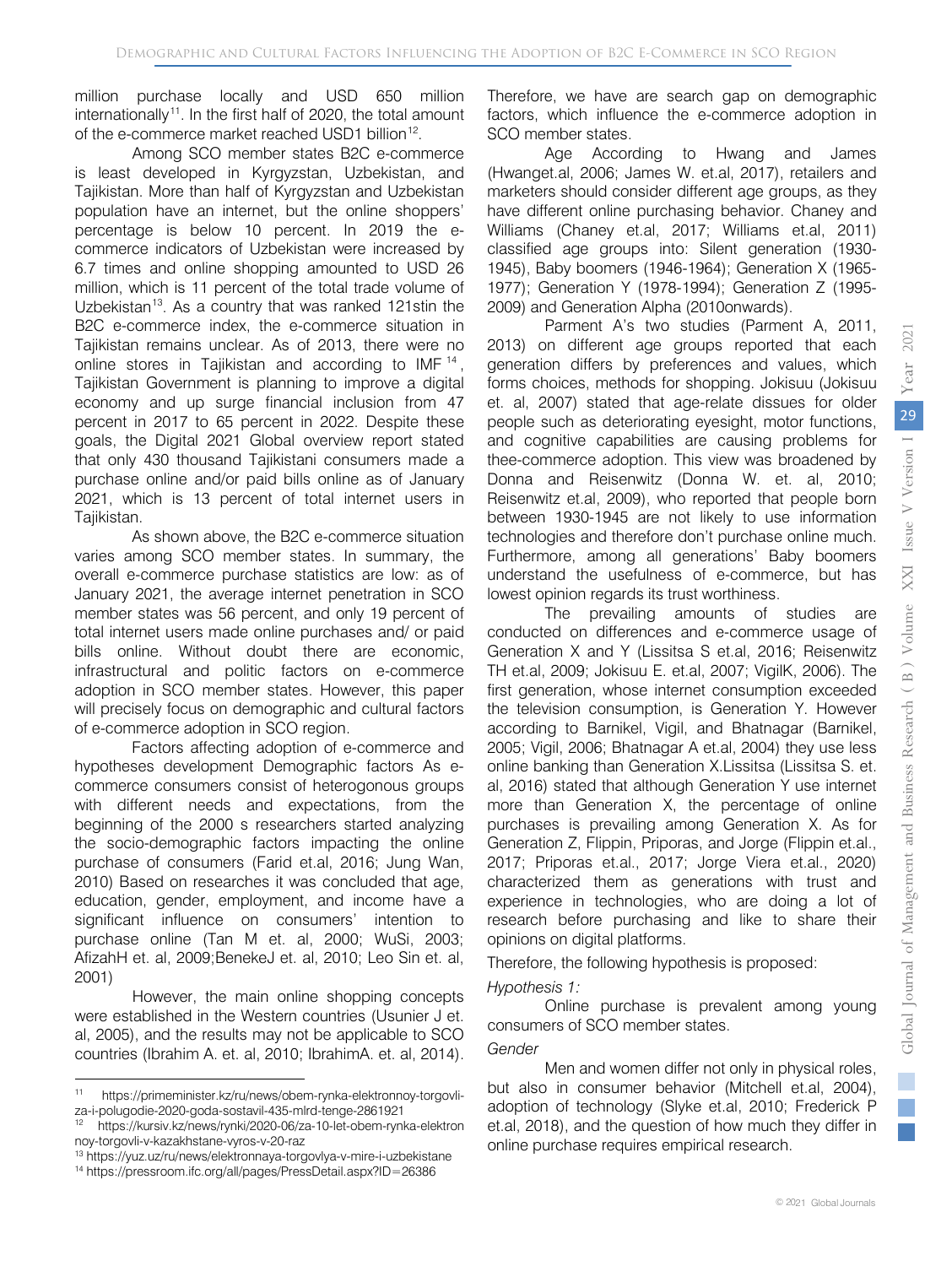Gender difference in e-commerce has been observed from diverse perspectives, such as the perceived risk of online behavior (Garbarino E et.al, 2004), and technology acceptance (Ali et.al, 2007; Constance P et.al, 2006), etc. In terms of technology acceptance and usage, several studies state that men are more technology-oriented, and therefore use the internet more than women (Villarejo-Ramos et.al, 2014; Werner et.al, 2011). In line with these studies, Sebastianello, Vake, and Chang (Slyke et.al, 2010; Sebastianelli R et.al, 2008; Chang M.K et.al, 2005) reported that products sold on e-platforms are more focused on men and therefore men purchase online more frequently than women. The reasons why women purchase less than men were proposed by several types of research and the majority of conclusions stated that women have lower trust and higher perceived risk towards online shopping (Garbarino E et.al, 2004; Gichang Cho et.al, 2009). However, a study by Wu revealed that even though men use online banking more frequently than women, apparently women have more trust to the online platforms security than men. (Wu W. et.al, 2016) Other reasons were found by Dittmar and Cho (Dittmar H et.al, 2004; Cho J, 2004), who concluded that online purchase is less attractive to women because of the absence of direct interaction with sellers and physical evaluation of products.

Despite to above conclusions, Andrej (Andrej S.et.al, 2018), Donna (Donna W., 2010), and Abu H. (Abu H, 2021) found that men and women participate at equal rates, and in some cases, women even outnumber in online purchases.

As it can be seen the impact of gender on online purchase has been analyzed and the results are not conclusive. Therefore, we propose that men purchase online more than women in SCO member states.

#### *Hypothesis 2:*

Online purchase is prevalent among male consumers of SCO member states.

#### *Education*

Online shopping differs from the traditional way of purchasing products and requires a set of technical skills, such as web browsing, credit or debit card usage, etc. Better educated consumers don't only use the information technology for diverse tasks, comprehensive search, but also use their cyber-fluency to find products that match their needs. (Sharon E et.al, 1987; Mathwick C. et.al, 2001; Punj G, 2011). Tan, Wu Si, Afizah, Beneke, Leo (Tan et.al, 2000; Wu Si, 2003; Afizah Hashim et.al, 2009; Beneke, J. et.al, 2010; Leo Sin et.al, 2001) studies concluded that education level influences the adoption, usage of e-commerce and the online shopping behavior. Moreover, Delia (Delia et.al, 2012) found that education has an impact on online purchases regularity and how consumers perceive the products.

Consumers with higher education consider price as an important factor for product perception, whereas users with low education consider service quality and subjective norms important in online shopping (Crespo et.al, 2010). Thus far, according to Mills (Mills et.al, 2003) less educated people even avoid the internet because they assume that digital content is concentrating on better-educated consumers. These conclusions were also supported by Goldfarb, Allred, Federici, and Chuang (Goldfarb et.al, 2008; Allred et.al, 206; Federici T, 2009; Chuang TT et.al, 2009), whose studies proved that education level and customer's tendency to shop online are positively related.

Despite to above, Eastman (Eastman J. et.al, 2004) and Donna (Donna W.et.al, 2010) studies stated that education is negatively correlated with online purchase among people aged 65-85 years. Therefore, we propose the following hypothesis:

#### *Hypothesis 3:*

Online purchase is prevalent among higher educated consumers of SCO member states.

#### *Employment and income*

According to an OECD report (OECD report, 2019), a higher level of education leads to better employment opportunities and therefore has a positive effect on higher earnings. In traditional studies, such as Shouvik (Shouvik S. et.al, 2018), high income is leading to higher consumption and affects the choice of store. Siyal, Hwang, Haque's studies (Hwang W et.al 2006; Siyal et.al, 2006; Haque et.al, 2011) found that income level is not only a significant factor for store shopping but also a positive approach for e-commerce adoption and purchase. Following these assumptions, some studies stated that online customers are not only employed, but also wealthier than traditional store consumers (Allred CR et.al, 2006; Punj G, 2011; Perez Hernandez et.al, 2011). Depending on earnings, customers with higher income prefer to save time and shop online, whereas customers with lower income prefer to save money (Punj G, 2011).

Based on the above assumptions, we propose the following:

#### *Hypothesis 4:*

Online purchase is prevalent among employed consumers of SCO member states.

#### *Hypothesis 5:*

Online purchase is associated with higher income in SCO member states.

#### *Cultural factors*

One of the internationally recognized theories to understand cultural differences is Hofstede's cultural dimensions model, which was first published in the late 1970s, and updated in 1991 and 2010 (Hofstede 1980; 2001; 2010). Many researchers developed conceptual models analyzing Hofstede's cultural dimensions with

Т.  $\mathbb{R}^n$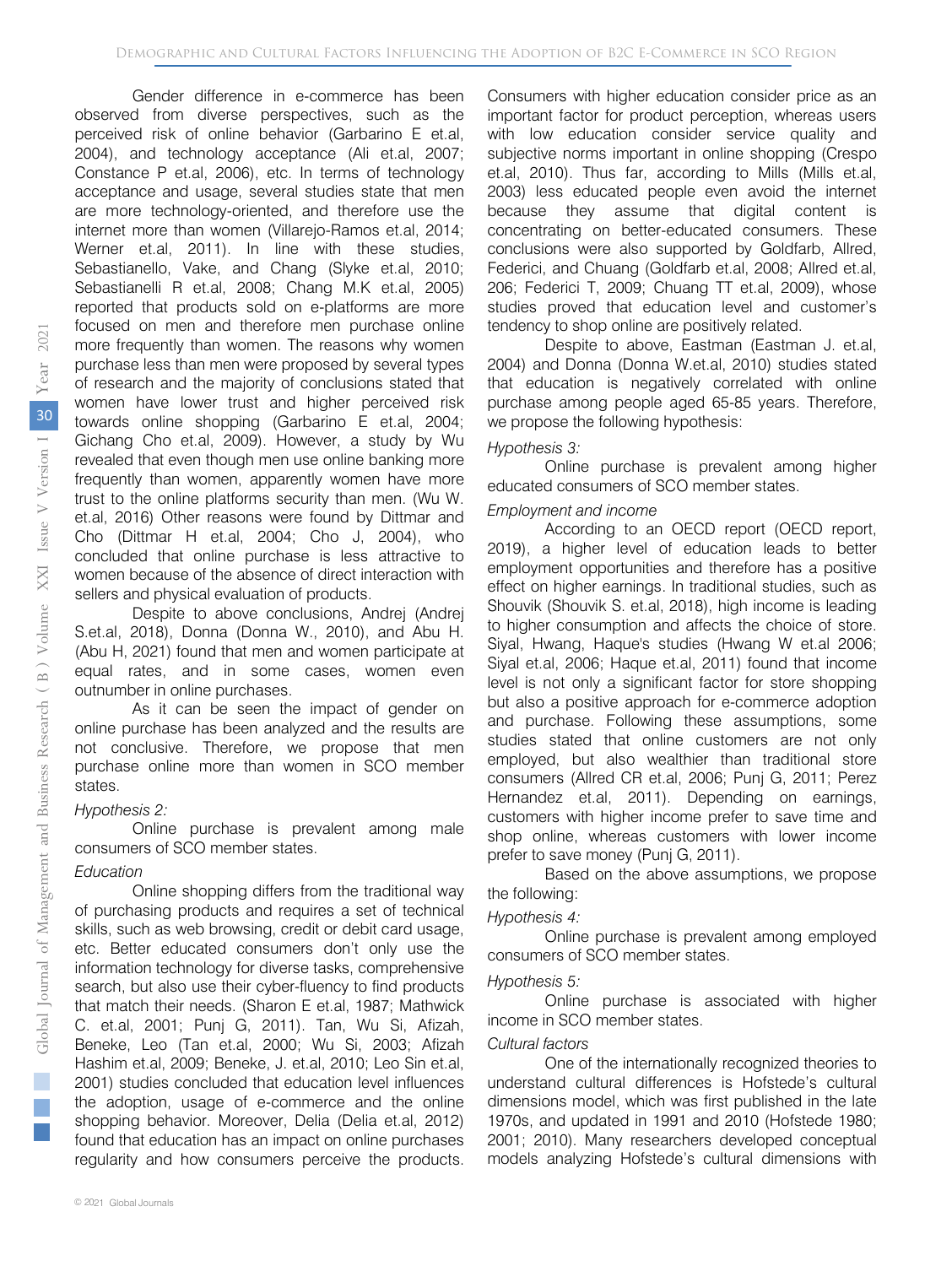consumers' online purchase behavior and e-commerce adoption and found a significant connections among them (Francesca P et.al, 2021; Zhi Yang et.al, 2019; Heli H. et.al, 2018; Eungkyu K. et.al, 2016; Kathryn M, 2011). Therefore Hofstede's six cultural dimensions will be analyzed in this paper: power distance and uncertainty avoidance indexes; individualism; masculinity; long or short-term orientation and finally, indulgence.

#### *Power distance index*

Power distance index (PDI) measures the country's power distribution and how citizens accept disposal of it. Due to unequal power distribution, most Asian countries have a high PDI index and hierarchical relationship between boss and employee. (Doney et.al, 1998; Yoon, 2009; Rinne et.al, 2013; Grazzini et al., 2020) On contrary, most western countries have a low PDI, and westerns more often consult with others and participate in decision making (Doney et.al, 1998). As for PDI of SCO member states, Rinne and Yoon (Rinne et.al, 2013; Yoon, 2009) have concluded that China and India have a high power distance index, which affects the consumer behavior and leads to less trust in online shopping. Despite all the above, a study by Abu (Abu H., 2021) stated that power distance does not explain the difference in e-commerce usage between countries. Summarizing above, we propose the following hypothesis:

#### *Hypothesis 6:*

Online purchase is prevalent among SCO member states with a lower PDI.

#### *Individualism versus collectivism*

Individualism (IDV) versus collectivism (COL) dimension refers to ties between people in society. In an individualist society, the connection between people is low and there is no significant support between members. On contrary, in a collectivist society, the duties and prizes are shared in the group (Francesca P et.al, 2021). Moreover, Ligia (Ligia M, 2005) concluded that saving time is more important for a collectivist society, while individualists prefer better prices. According to Hofstede and Doney (Hofstede. G, 2010; Doney et.al, 1998), although in collectivist cultures have higher trust to e-platforms; individualist country citizens are more likely to try various e-platforms and to switch between them. Based on the above assumptions, we propose the following hypothesis:

#### *Hypothesis 6:*

Online purchase is prevalent among SCO member states with higher IDV.

#### *Masculinity versus femininity*

The masculinity (MAS) versus femininity (FEM) dimension characterizes whether gender has an influence on society's roles or not. According to Hofstede G. (Hofstede G., 2001) masculine cultures value success, aggressiveness, while feminine cultures focus on humility, sensitivity, and quality of life. Most Asian countries are characterized as feminine, as there is no strong differentiation between genders, whereas western countries are referred to as masculine, because of their competitive nature. As for online shopping and e-commerce adoption, Francesca and Srite (Srite et.al, 2006; Francesca et.al, 2021) studies revealed that ecommerce is preferred by feminine society, and citizens of a masculine culture have higher user- friendliness of the platform. However, some studies stated that perceiving an online store is important for both societies (Schoorman et al., 2007; Schumann et al., 2010).

#### *Hypothesis 8:*

Online purchase is prevalent among SCO member states with lower MAS.

#### *Uncertainty avoidance index*

The uncertainty avoidance index (UAI) describes the degree to which individuals respond and tolerate uncertainties and ambiguities. Hofstede (Hofstede G., 2010) described uncertainties as "situations, which are unusual, unfamiliar, and unforeseen". Countries with high UAI prefer to constrain uncertainty by various rules and codes, and are often characterized as less prone to accept risks (Francesca P et.al, 2021). On contrary, people from lower UAI countries are willing to accept risks, and expected to faster adopt modern technologies and therefore, the ecommerce (Gong W., 2009; Hwang Y., 2012). The majority of studies concern Western countries as countries with lower UAI, and Asia as countries with higher UAI (Doney et.al, 1998;

Hofstede G, 2010; Francesca P et.al, 2021). Based on above assumptions, we propose the following hypothesis:

#### *Hypothesis 9:*

Online purchase is prevalent among SCO member states with lower UAI.

#### *Long-versus short-term orientation*

Short-term oriented cultures focus on virtues related to the past and current situations, while longterm oriented focus on the upcoming situations (Hofstede G, 2011). Long versus short- term orientation not only affect the value perception but also influence the perception and trust. Harris (Harris S et.al, 1999) found that long-term-oriented cultures make long-lasting businesses only with trusted partners. In recent studies, researchers found that collectivism and long-term orientation are positively correlated with trust disposition and help to build trust in e-commerce. (Hallikainen et.al, 2018)

Following these assumptions, we hereby propose the following:

#### *Hypothesis 10:*

Online purchase is prevalent among long-termoriented SCO member states.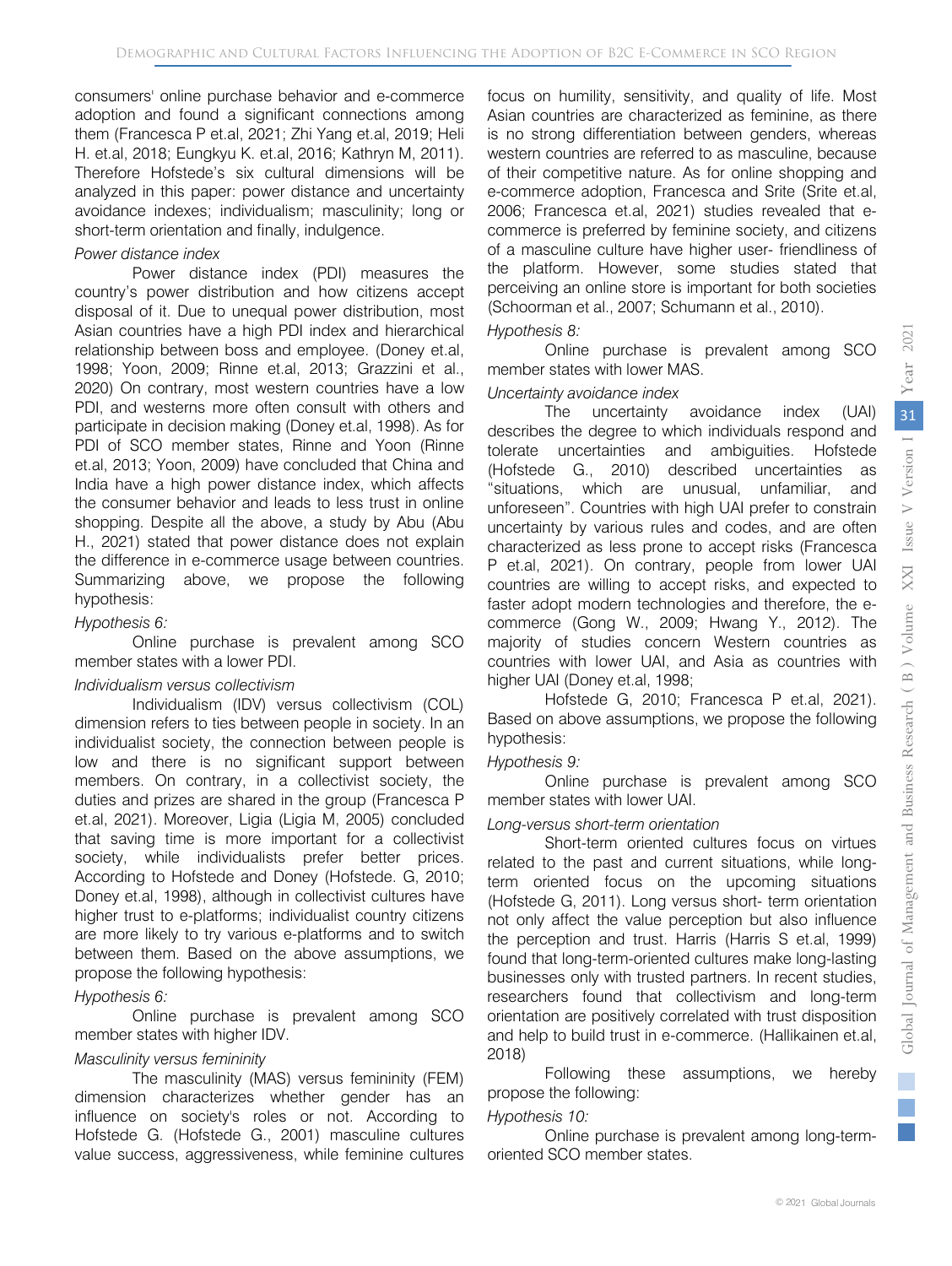#### *Indulgence versus restraint*

Indulgence (IVR) versus restraint is the sixth and last cultural dimension by Hofstede G. This dimension reveals how society reacts to basic human needs and what social norms are followed. Societies that have weaker controls over feelings and needs are considered as indulgent countries, while countries with strict social norms considered as restraint (Hofstede, 2010). According to Hofstede G and Yavuz (Hofstede G, 2011; Yavuz, 2014) studies in indulgent society friends, leisure, equal gender roles, freedom of speech are considered as important. On contrary, restrained countries focus more on: savings, moral discipline, and order in the nation. As restraint countries mostly value duty over pleasure and interested in savings, we hereby propose the following hypothesis:

#### *Hypothesis 11:*

Online purchase is prevalent among restraint SCO member states.

# III. RESEARCH METHODOLOGY

#### *a) Data source and description*

The following research model will be used to test above eleven hypotheses:



The World Bank Global FINDEX data is current most significant dataset on financial inclusion and used to analyze economic situations of individual countries and regional or financial blocs such as ASEAN, SAARC and WAEMU. (Jukan M et.al, 2016; Asli D. et.al, 2017; Dharmendra S. et.al, 2020; Abu H., 2021; Sionfou S., 2021). The B2C e-commerce adoption and usage among SCO member states are analyzed based on measurement "if the participant purchased something online in the past year" from latest FINDEX dataset. Moreover, the five independent demographic variables and account ownership data are also derived from FINDEX. In total this study analyzed 11227 face-to-face interviews with SCO citizens (China 3627, India 3000, Kazakhstan 1000, Pakistan 1600, and Russia 2000);

whereas 26 respondents didn't mention their age, 32 education level and 161 respondents' online purchase data are missing. The details are stated in Table 3.

Six independent variables such as cultural country-level dimensions (power distance and uncertainty indexes, individualism, masculinity, orientation term and indulgence) are derived from Hofstede's site (www.hofstede-insights.com) and measured in scale from 0 to 100. Moreover, we assume that GDP per capita and account ownership is correlated with internet penetration and online purchase, and thereby include them as control variables in the study.

The detailed definitions of variables are included below:

| Table 3: Definitions of variables |                                                                                              |               |  |  |  |  |  |  |  |
|-----------------------------------|----------------------------------------------------------------------------------------------|---------------|--|--|--|--|--|--|--|
| Variable                          | Definition                                                                                   | Source        |  |  |  |  |  |  |  |
|                                   |                                                                                              |               |  |  |  |  |  |  |  |
| E-commerce<br>adoption            | Participant purchased online in the past year = 1; no = 0                                    | <b>FINDEX</b> |  |  |  |  |  |  |  |
|                                   | Independent variables (Demographic factors)                                                  |               |  |  |  |  |  |  |  |
| Age                               | Age of participants                                                                          | <b>FINDEX</b> |  |  |  |  |  |  |  |
| Gender                            | $Male = 1$ , female = 0                                                                      | <b>FINDEX</b> |  |  |  |  |  |  |  |
| Education                         | Primary=1,secondary=2,tertiary=3                                                             | <b>FINDEX</b> |  |  |  |  |  |  |  |
| Employment                        | $Emploved = 1; unemploved = 0$                                                               | <b>FINDEX</b> |  |  |  |  |  |  |  |
| Income level                      | Poorest=1;Second=2;Middle=3;Fourth=4;Richest=5                                               | <b>FINDEX</b> |  |  |  |  |  |  |  |
|                                   | Independent variables (Cultural factors)                                                     |               |  |  |  |  |  |  |  |
| Power distance                    | The degree to which citizens accept country's distribution of power.                         | Hofstede      |  |  |  |  |  |  |  |
| Individualism                     | Ties between people in society, where as individuals take care of themselves or<br>families. | Hofstede      |  |  |  |  |  |  |  |
| Masculinity                       | The degree to which gender has an influence on society's roles.                              | Hofstede      |  |  |  |  |  |  |  |
| Uncertainty<br>avoidance          | The degree to which individuals respond and tolerate uncertainties and<br>ambiquities.       | Hofstede      |  |  |  |  |  |  |  |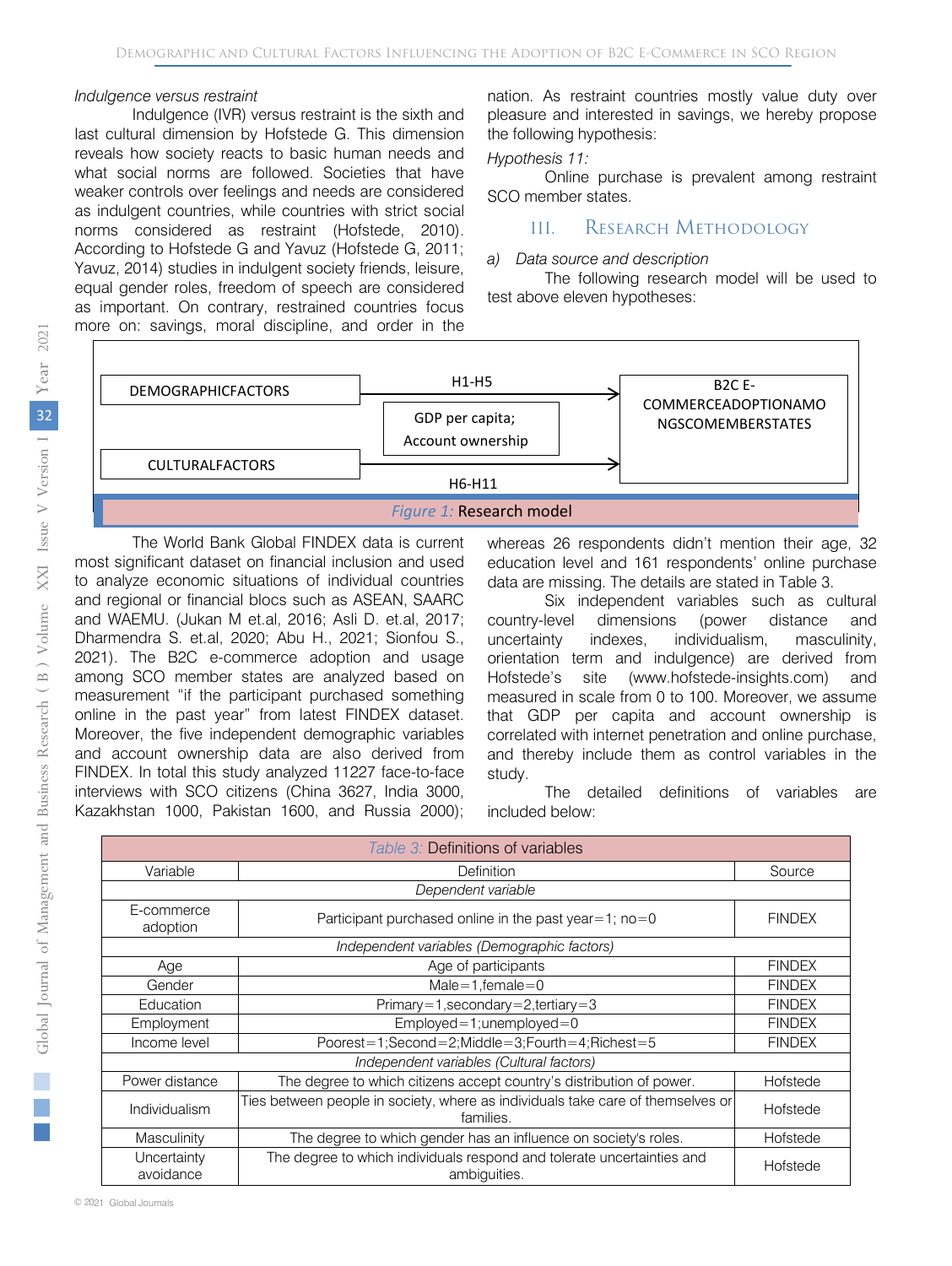| Long-term orientation | The degree to which society relays to the future to solve the problems.                             | Hofstede      |  |  |  |  |  |
|-----------------------|-----------------------------------------------------------------------------------------------------|---------------|--|--|--|--|--|
| Indulgence            | Hofstede                                                                                            |               |  |  |  |  |  |
| Control variables     |                                                                                                     |               |  |  |  |  |  |
| Account<br>ownership  | Have an account at a financial institution=1;<br>Don't have an account at a financial institution=0 | <b>FINDEX</b> |  |  |  |  |  |
| GDP percapita         | Gross domestic production divided by population                                                     | World bank    |  |  |  |  |  |

#### *b) Data limitations*

Cultural dimensions of Kyrgyzstan, Tajikistan and Uzbekistan are missing on Hofstede's site and according to the Digital 2021 Global Overview Report consumers of these three countries are comparatively not active in online purchases: total amount of users who made an online purchase and/or paid bills online in Kyrgyzstan is 0.16 million, Tajikistan is 0.43 million and Uzbekistan is 1.3 million, which is relatively low compared to other five SCO countries. Moreover, there is a certain gap of researches on cultural dimensions of these three countries and relying on studies by Seyil, Dadabaev and Kapcova (Seyil N, 2013; Dadabaev T, 2004; Kapcova A, 2018) we assume that Kyrgyzstan, Tajikistan and Uzbekistan are collectivist countries with different cultural dimensions. For instance, study by Seyil (Seyil N, 2013) stated that Kyrgyzstan is masculine country with low PDI and medium-term orientation. Dadabaev and Kapcova (Dadabaev T, 2004; Kapcova A, 2018) analyzed Uzbekistan and Tajikistan's cultural dimensions and stated that they both have high PDI. Moreover, researchers found that Uzbekistan is masculine long-term oriented country with high uncertainty avoidance index, whereas Tajikistan is shortterm oriented feminine country with high indulgence index. As Hofstede study did not cover these three countries data and researches are not up to date, we will focus on five SCO member states, namely, China, India, Pakistan, Kazakhstan and Russia and analyze demographic and cultural dimensions data of these five countries.

#### *c) Descriptive analysis*

In this study we have conducted three descriptive analyses: two correlation analyses on GDP and demographic factors and one on cultural dimensions of SCO member states.

In order to test control variables, we conducted the analysis on GDP per capita with internet penetration rate, global cyber security index and total population of SCO member states. The economic classification of five member states is derived from FINDEX; the global cyber security index is from International Telecommunication Union; GDP per capita and total population data are from World Bank; and internet penetration rate from Digital 2021 Global Overview Report. The detailed data is included below:

|                      | Table 4: Correlation analysis of GDP and internet factors  |                            |                                     |                                              |                               |  |  |  |  |  |  |  |  |
|----------------------|------------------------------------------------------------|----------------------------|-------------------------------------|----------------------------------------------|-------------------------------|--|--|--|--|--|--|--|--|
| SCO member<br>states | Economic<br>classification<br>(income)                     | GDP percapita<br>(USD mln) | Internet penetration<br>rate $(\%)$ | Global cyber security<br>index<br>(outof100) | Total population<br>(million) |  |  |  |  |  |  |  |  |
| China                | upper-middle                                               | 10500                      | 65.2                                | 92.53                                        | 1402                          |  |  |  |  |  |  |  |  |
| India                | lower-middle                                               | 1900                       | 45                                  | 97.5                                         | 1380                          |  |  |  |  |  |  |  |  |
| Kazakhstan           | upper-middle                                               | 9055                       | 81.9                                | 93.15                                        | 18.75                         |  |  |  |  |  |  |  |  |
| Pakistan             | lower-middle                                               | 1193                       | 27.5                                | 64.88                                        | 221                           |  |  |  |  |  |  |  |  |
| Russia               | upper-middle                                               | 10126                      | 85                                  | 98.06                                        | 144.1                         |  |  |  |  |  |  |  |  |
|                      | GDP percapita (USDmln)                                     |                            |                                     |                                              |                               |  |  |  |  |  |  |  |  |
|                      | Internet penetration (%)                                   | $.903*$                    |                                     |                                              |                               |  |  |  |  |  |  |  |  |
|                      | Global cyber security index                                | .574                       | .730                                |                                              |                               |  |  |  |  |  |  |  |  |
|                      | Total population (million)                                 | $-118$                     | $-285$                              | .312                                         | 1                             |  |  |  |  |  |  |  |  |
|                      | * Correlation is significant at the 0.01 level (2-tailed). |                            |                                     |                                              |                               |  |  |  |  |  |  |  |  |

Five member states of SCO are countries with upper and lower-middle income, whereas the average GDP is USD 6555 million, internet penetration rate is 61%, and global cyber security index is 90. Based to correlation analysis results, stated on Table 5, we can

see that our control variable, the GDP per capita, is positively correlated with an internet penetration rate at 0.90 and global cyber security index at 0.57. This proves our assumption that GDP has an impact on internet penetration and online purchase.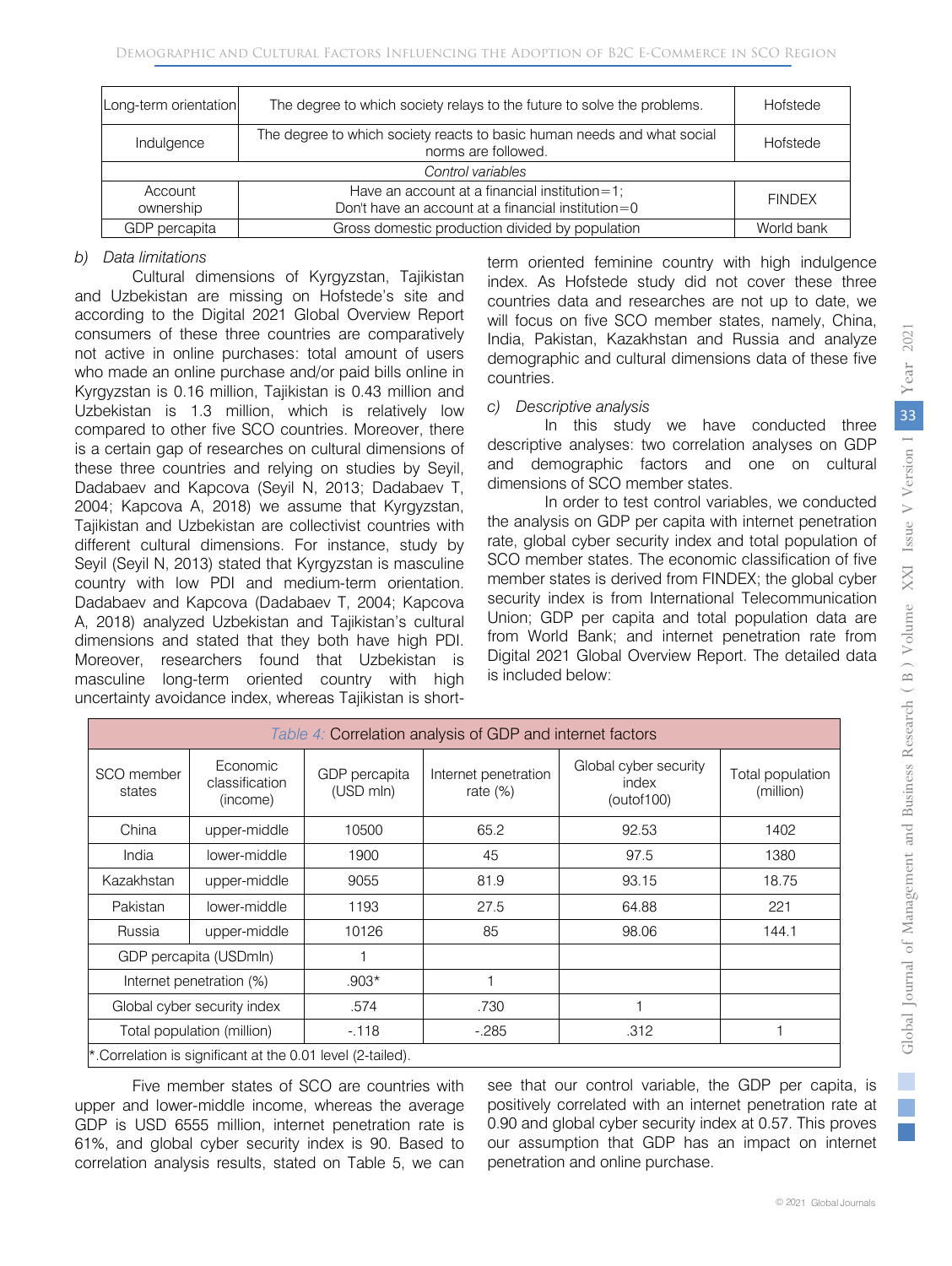The second correlation analysis we conducted on demographic factors of SCO individuals. The analysis on FINDEX dataset from 14,227 face to face interviews with SCO citizens shows us that majority of respondents are employed female, who have secondary education, middle income and average age of 42 and correlation results are significant (Table 5).

|    | Table 5: Demographic factors correlation analysis       |        |                        |        |                                                                                                             |   |   |  |   |   |    |    |    |    |    |
|----|---------------------------------------------------------|--------|------------------------|--------|-------------------------------------------------------------------------------------------------------------|---|---|--|---|---|----|----|----|----|----|
|    |                                                         |        |                        |        |                                                                                                             |   |   |  |   |   |    |    |    |    |    |
|    |                                                         |        | 2                      | 3      | 4                                                                                                           | 5 | 6 |  | 8 | 9 | 10 | 11 | 12 | 13 | 14 |
|    | Purchased online                                        | 1.0000 |                        |        |                                                                                                             |   |   |  |   |   |    |    |    |    |    |
| 2  | Gender                                                  |        | $-0.0138$ 1.0000       |        |                                                                                                             |   |   |  |   |   |    |    |    |    |    |
| 3  | Age                                                     |        | -0.2194 -0.0277 1.0000 |        |                                                                                                             |   |   |  |   |   |    |    |    |    |    |
| 4  | Primary                                                 |        | $-0.2453 - 0.0440$     | 0.1607 | 1.0000                                                                                                      |   |   |  |   |   |    |    |    |    |    |
| 5  | Secondary                                               |        | 0.1147 0.0732          |        | $-0.1301$ $-0.7835$ $1.0000$                                                                                |   |   |  |   |   |    |    |    |    |    |
| 6  | Tertiary                                                |        |                        |        | 0.2117 - 0.0416 - 0.0578 - 0.3798 - 0.2703 1.0000                                                           |   |   |  |   |   |    |    |    |    |    |
| 7  | Poorest20                                               |        | $-0.1247 - 0.0181$     | 0.0671 | 0.1622 -0.1047 - 0.0965 1.0000                                                                              |   |   |  |   |   |    |    |    |    |    |
| 8  | Second <sub>20</sub>                                    |        |                        |        | -0.0795 -0.0254 0.0109 0.0977 -0.0562 -0.0685 -0.2404 1.0000                                                |   |   |  |   |   |    |    |    |    |    |
| 9  | Middle <sub>20</sub>                                    |        | -0.0103 -0.0129 0.0041 |        | 0.0133 -0.0051 - 0.0134 - 0.2446 - 0.2372 1.0000                                                            |   |   |  |   |   |    |    |    |    |    |
| 10 | Fourth <sub>20</sub>                                    |        | 0.0570 0.0026          |        | -0.0125 -0.0722 0.0624 0.0192 -0.2525 -0.2449 -0.2492 1.0000                                                |   |   |  |   |   |    |    |    |    |    |
| 11 | Richest <sub>20</sub>                                   |        |                        |        | $0.1512$ $0.0519$ $-0.0675$ $-0.1930$ $0.0991$ $0.1535$ $-0.2592$ $-0.2514$ $-0.2558$ $-0.2641$ $1.0000$    |   |   |  |   |   |    |    |    |    |    |
| 12 | Employment                                              |        |                        |        | 0.1761 0.2749 -0.1144 -0.0638 0.0144 0.0784 -0.0341 -0.0246 -0.0059 0.0221 0.0408 1.0000                    |   |   |  |   |   |    |    |    |    |    |
| 13 | Hasanaccountatfin.i <br>0.2744   0.0672  <br>nstitution |        |                        |        | $0.0406$ $-0.1904$ $0.1006$ $0.1466$ $-0.981$ $-0.0472$ $0.0096$ $0.0451$ $0.0870$ $0.2030$ $1.0000$        |   |   |  |   |   |    |    |    |    |    |
| 14 | GDPpercapita                                            |        |                        |        | 0.3317 - 0.0708 - 0.3301 - 0.1777 0.1044 0.1200 0.0382 0.0087 0.0009 - 0.0058 - 0.0407 0.1313 0.1851 1.0000 |   |   |  |   |   |    |    |    |    |    |

Based on above analysis we can state that our second control variable, the account at financial institution, is significantly correlated with online purchasing, showed on Table 6 (.274). Online purchase is also positively correlated with employment also secondary and tertiary education but negatively correlated with primary education that suggests higher the education higher the online purchase adoption, whereas age and gender is not. Also from the income side we see that online purchase is positively correlated with those who has more earnings such as Fourth 20% of income level holders also the Richest 20% of the population but negatively correlated with the less income owners such as poorest 20%, second 20%, middle 20% level income owners.

This proves the statement from OECD report (OECD report, 2019), which states that a higher level of education leads to better employment opportunities and therefore has a positive effect on higher earnings.

Lastly, we analyzed cultural dimension of SCO member states.

|                      | Table 6: Hofstede's cultural dimensions of SCO member states |                          |             |                          |                          |            |  |  |  |  |  |  |  |
|----------------------|--------------------------------------------------------------|--------------------------|-------------|--------------------------|--------------------------|------------|--|--|--|--|--|--|--|
| SCO member<br>states | Power<br>distance<br>index                                   | <b>Individualis</b><br>m | Masculinity | Uncertainty<br>avoidance | Long-term<br>orientation | Indulgence |  |  |  |  |  |  |  |
| China                | 80                                                           | 20                       | 66          | 30                       | 87                       | 24         |  |  |  |  |  |  |  |
| India                | 77                                                           | 48                       | 56          | 40                       | 51                       | 26         |  |  |  |  |  |  |  |
| Kazakhstan           | 88                                                           | 20                       | 50          | 88                       | 85                       | 22         |  |  |  |  |  |  |  |
| Pakistan             | 55                                                           | 14                       | 50          | 70                       | 50                       | 0          |  |  |  |  |  |  |  |
| Russia               | 93                                                           | 39                       | 36          | 95                       | 81                       | 20         |  |  |  |  |  |  |  |
| Total average        | 78.6                                                         | 28.2                     | 51.6        | 64.6                     | 70.8                     | 18.4       |  |  |  |  |  |  |  |

Five member states of SCO, namely China, India, Kazakhstan, Kyrgyzstan and Pakistan are collectivist countries with high power distance index (total average score is 78.6). Citizens consider themselves as members of group and value personal interdependence. As region with strong hierarchy in power distribution it mostly has a strategy, aimed to bring benefits in the future (long-term orientation average is 70.8). Citizens of member states have high uncertainty avoidance (total average score is 64.6) and restraint score, which means that they value principles more than practice and follow strict social norms. Four member states beside Russia show strong characteristics of masculine countries and thereby gender plays an important role in society. The detailed average cultural dimensions are available in Table 6 and Table 8. Overall, the difference between SCO members shows unique distribution to the study to show how the individual in different countries adopt online purchasing and interact differently in e-commerce activities.

 $\mathbb{R}^n$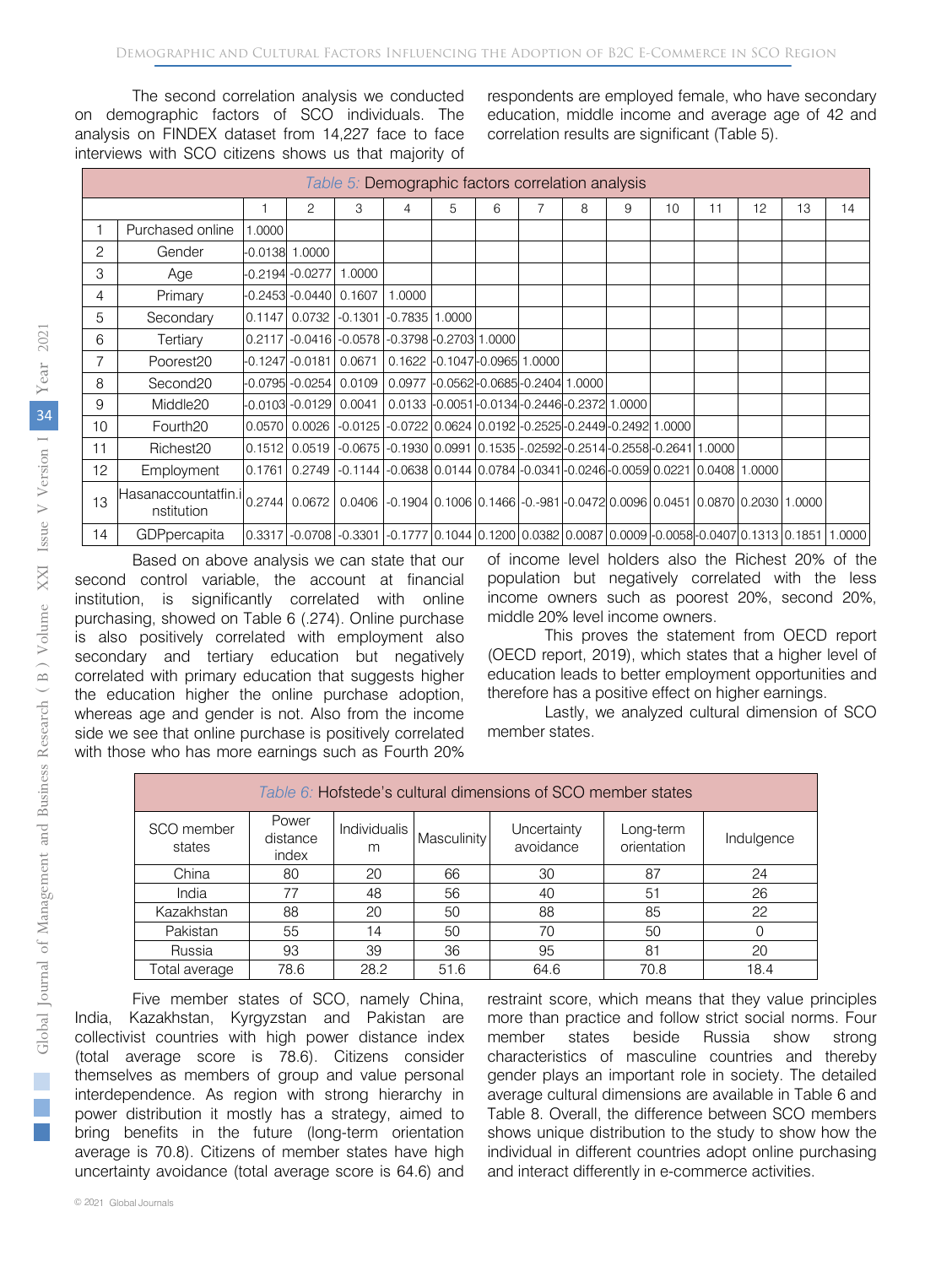|                | Table 7: Overall descriptive statistic and correlation |                 |                                |                      |                                                                                                                                               |       |                             |          |                                                             |       |               |               |                                                                                                                                                                                                                                                                                  |       |       |       |                       |    |    |    |    |
|----------------|--------------------------------------------------------|-----------------|--------------------------------|----------------------|-----------------------------------------------------------------------------------------------------------------------------------------------|-------|-----------------------------|----------|-------------------------------------------------------------|-------|---------------|---------------|----------------------------------------------------------------------------------------------------------------------------------------------------------------------------------------------------------------------------------------------------------------------------------|-------|-------|-------|-----------------------|----|----|----|----|
|                |                                                        |                 | $\overline{c}$                 | 3                    | 4                                                                                                                                             | 5     | 6                           | 7        | 8                                                           | 9     | 10            | 11            | 12                                                                                                                                                                                                                                                                               | 13    | 14    | 15    | 16                    | 17 | 18 | 19 | 20 |
| 1              | Purchased online 1.000                                 |                 |                                |                      |                                                                                                                                               |       |                             |          |                                                             |       |               |               |                                                                                                                                                                                                                                                                                  |       |       |       |                       |    |    |    |    |
| 2              | Age                                                    | $-0.2194$       | 1.000                          |                      |                                                                                                                                               |       |                             |          |                                                             |       |               |               |                                                                                                                                                                                                                                                                                  |       |       |       |                       |    |    |    |    |
| 3              | Gender                                                 | $-0.0138$       | 0.0277                         | 1.000                |                                                                                                                                               |       |                             |          |                                                             |       |               |               |                                                                                                                                                                                                                                                                                  |       |       |       |                       |    |    |    |    |
| 4              | Primary                                                | $-0.24530.1607$ |                                | 0.0440               | 1.000                                                                                                                                         |       |                             |          |                                                             |       |               |               |                                                                                                                                                                                                                                                                                  |       |       |       |                       |    |    |    |    |
| 5              | Secondary                                              | 0.1147          | 0.1301                         | 0.0732               | 0.7835                                                                                                                                        | 1.000 |                             |          |                                                             |       |               |               |                                                                                                                                                                                                                                                                                  |       |       |       |                       |    |    |    |    |
| 6              | Tertiary                                               | 0.2117          |                                |                      | 0.0578 0.0416 0.3798 0.2703                                                                                                                   |       | 1.000                       |          |                                                             |       |               |               |                                                                                                                                                                                                                                                                                  |       |       |       |                       |    |    |    |    |
| $\overline{7}$ | Employment                                             | 0.1761          |                                |                      | $0.1144 \begin{bmatrix} 0.2749 \\ 0.0638 \end{bmatrix}$ 0.0144 0.0784 1.000                                                                   |       |                             |          |                                                             |       |               |               |                                                                                                                                                                                                                                                                                  |       |       |       |                       |    |    |    |    |
| 8              | Poorest20                                              |                 |                                |                      | $\left. -0.1247\right  0.0671\left  0.161\right  0.1622\left  0.1047\right  0.0965$                                                           |       |                             | $-0.341$ | 1.000                                                       |       |               |               |                                                                                                                                                                                                                                                                                  |       |       |       |                       |    |    |    |    |
| 9              | Second <sub>20</sub>                                   |                 | -0.0795 0.0109                 |                      | $0.0254 \ 0.0977$                                                                                                                             |       | 0.0562 0.0685 0.0246 0.2404 |          |                                                             | 1.000 |               |               |                                                                                                                                                                                                                                                                                  |       |       |       |                       |    |    |    |    |
| 10             | Middle20                                               |                 | $-0.010300041$                 |                      | $0.0129$ <sup>0.0133</sup> 0.00510.01340.00590.24460.2372                                                                                     |       |                             |          |                                                             |       | 1.000         |               |                                                                                                                                                                                                                                                                                  |       |       |       |                       |    |    |    |    |
| 11             | Fourth <sub>20</sub>                                   |                 |                                |                      | $0.0570$ <sub>0.0125</sub> 0.0026 0.0722 0.0624 0.0192 0.0221 0.2525 0.2449 0.2492                                                            |       |                             |          |                                                             |       |               | 1.000         |                                                                                                                                                                                                                                                                                  |       |       |       |                       |    |    |    |    |
| 12             | Richest20                                              |                 |                                |                      | $0.1512\begin{bmatrix}0.0575\ 0.0675\end{bmatrix}$ $0.1930\begin{bmatrix}0.0991\ 0.1535\ 0.0408\ 0.2592\ 0.2514\ 0.2558\ 0.2641\end{bmatrix}$ |       |                             |          |                                                             |       |               |               | 1.000                                                                                                                                                                                                                                                                            |       |       |       |                       |    |    |    |    |
| 13             | Power distance                                         |                 | 0.2087 0.2442                  | 0.0865 0.3252        |                                                                                                                                               |       |                             |          | 0.1919 0.2205 0.1112 0.0105                                 |       | 0.0232 0.0179 | 0.0019 0.0274 |                                                                                                                                                                                                                                                                                  | 1.000 |       |       |                       |    |    |    |    |
| 14             | Individualism                                          | $-0.1169$       |                                | 0.0668 0.0202 0.0845 |                                                                                                                                               |       |                             |          | $\big  0.0438 \big  0.0666 \big  0.0072 \big  0.0493 \big $ |       | 0.0238 0.0192 | 0.0033        | 0.0100 0.3794                                                                                                                                                                                                                                                                    |       | 1.000 |       |                       |    |    |    |    |
| 15             | Masculinity                                            |                 | 0.0660 0.0304 0.0756 0.4197    |                      |                                                                                                                                               |       |                             |          |                                                             |       |               |               | 0.2512 0.2838 0.1096 0.0859 0.0033 0.0256 0.0224 0.0337 0.2712 0.3266                                                                                                                                                                                                            |       |       | 1.000 |                       |    |    |    |    |
| 16             | Uncertainty<br>avoidance                               |                 | $-0.0288$ 0.0068 0.0741 0.4587 |                      |                                                                                                                                               |       |                             |          |                                                             |       |               |               | $\Big 0.2791\Big 0.3030\Big 0.0978\Big 0.0746\Big 0.0037\Big 0.0219\Big 0.0260\Big 0.0294\Big 0.2582\Big 0.0295\Big 0.9346\Big 0.0295\Big 0.0295\Big 0.0295\Big 0.0295\Big 0.0295\Big 0.0295\Big 0.0295\Big 0.0295\Big 0.0295\Big 0.0295\Big 0.0295\Big 0.0295\Big 0.0295\Big 0$ |       |       |       | 1.000                 |    |    |    |    |
| 17             | Long-term<br>orientation                               |                 | 0.3256 0.3184                  |                      | 0.0620 0.1612                                                                                                                                 |       |                             |          |                                                             |       |               |               | $\Big 0.0964\Big 0.1063\Big 0.1344\Big 0.0437\Big 0.0060\Big 0.0015\Big 0.0054\Big 0.0415\Big 0.6532\Big 0.4200\Big 0.1472\Big 0.0413\Big 1.000$                                                                                                                                 |       |       |       |                       |    |    |    |    |
| 18             | Indulgence                                             |                 | 0.1274 0.1521                  |                      |                                                                                                                                               |       |                             |          |                                                             |       |               |               | 0.0178 0.0011 0.0032 0.0038 0.1507 0.0259 0.0251 0.0049 0.0171 0.0371 0.7175 0.5261 0.3301                                                                                                                                                                                       |       |       |       | $0.4208$ 0.3584 1.000 |    |    |    |    |
| 19             | Hasan account                                          |                 |                                |                      |                                                                                                                                               |       |                             |          |                                                             |       |               |               | 0.2744 0.0406 0.0672 0.1904 0.1006 0.1466 0.2030 0.0931 0.0472 0.0096 0.0451 0.0870 0.3513 0.2605 0.0558 0.1103 0.1652 0.4136 1.000                                                                                                                                              |       |       |       |                       |    |    |    |    |
| 20             | GDP percapita                                          |                 | 0.3317 0.3301 0.0708 0.1777    |                      |                                                                                                                                               |       |                             |          |                                                             |       |               |               | 0.1044 0.1200 0.1313 0.0382 0.0087 0.0009 0.0058 0.0407 0.7026 0.3390 0.0774 0.740 0.9915 0.3772 0.1851 1.000                                                                                                                                                                    |       |       |       |                       |    |    |    |    |

# IV. Findings

In total eleven independent and two control variables were analyzed. Based on the dataset from FINDEX we have characterized not only the individual profiles of SCO customers but also figured out the average national culture dimensions of SCO member states. The detailed result of the correlation is included in Table 8:

|                       | Table 8: Overall correlation findings of e-commerce users in SCO                            |                       |          |  |  |  |  |  |  |  |  |
|-----------------------|---------------------------------------------------------------------------------------------|-----------------------|----------|--|--|--|--|--|--|--|--|
|                       |                                                                                             | Dependent variable    |          |  |  |  |  |  |  |  |  |
|                       | Purchased online in the past year                                                           |                       |          |  |  |  |  |  |  |  |  |
| Independent variables |                                                                                             |                       |          |  |  |  |  |  |  |  |  |
|                       | Demographic characteristics of SCO<br>National cultural characteristics                     |                       |          |  |  |  |  |  |  |  |  |
| Age                   | Negative                                                                                    | Power distance        |          |  |  |  |  |  |  |  |  |
| Gender                | Negative                                                                                    | Negative              |          |  |  |  |  |  |  |  |  |
| Education             | Primary-negative<br>Secondary-positive<br>Tertiary-positive                                 | Masculinity           | Positive |  |  |  |  |  |  |  |  |
| Employment            | Positive                                                                                    | Uncertainty avoidance | Negative |  |  |  |  |  |  |  |  |
| Income                | Poorest-negative Second-<br>negative Middle-negative<br>Fourth-positive<br>Richest-positive | Long-term orientation | Positive |  |  |  |  |  |  |  |  |
|                       |                                                                                             | Indulgence            | Positive |  |  |  |  |  |  |  |  |
|                       | Control variables                                                                           |                       |          |  |  |  |  |  |  |  |  |
|                       | Account ownership percentage among five SCO member states                                   |                       | Positive |  |  |  |  |  |  |  |  |
|                       | GDP percapita of five SCO member states (USD million)                                       |                       | Positive |  |  |  |  |  |  |  |  |

To test the hypotheses, regression was conducted to estimate the connection between independent variables and the e-commerce purchasing behavior of respondents.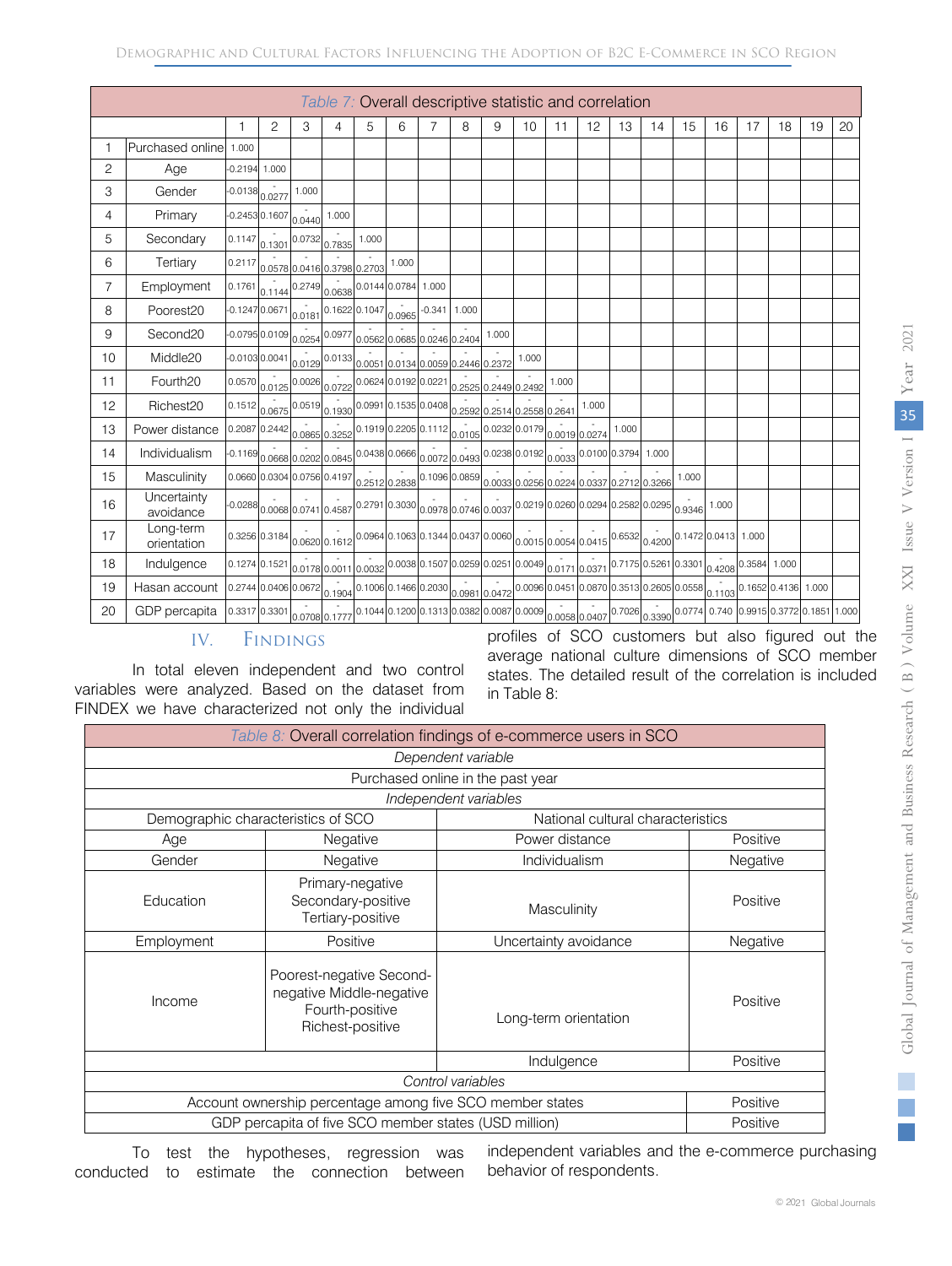## V. Results and Discussion

To see the deep down relationship between domestic and cultural factors and the e-commerce behavior of customers in 5 SCO countries we conducted 3 types of regression including control variables; demographic variables; national culture variables separately and finally run all variables.

| Table 9: Regression analysis of control variables |                          |                         |                          |                            |                                 |            |                    |  |  |  |  |            |                   |
|---------------------------------------------------|--------------------------|-------------------------|--------------------------|----------------------------|---------------------------------|------------|--------------------|--|--|--|--|------------|-------------------|
| Source                                            | SS                       | df                      | <b>MS</b>                | Number of<br>obsF(5,11060) |                                 |            |                    |  |  |  |  | $=$<br>$=$ | 11,066<br>1031.38 |
| Model<br>Residual                                 | 241.187672<br>1293.53355 | $\mathcal{P}$<br>11.063 | 120.593836<br>.116924301 |                            | Prob>FR=squared                 | $=$        | 0.0000<br>0.1572   |  |  |  |  |            |                   |
| Total                                             | 1534.72122               | 11.065                  | .138700517               |                            | AdjR-squared Root<br><b>MSE</b> | $=$        | 0.1570<br>.34194   |  |  |  |  |            |                   |
|                                                   | Purchased online         | Coef.                   | Std.Err.                 | $P>$ It                    |                                 |            | [95%Conf.Interval] |  |  |  |  |            |                   |
| Has an account atfin.ins                          |                          | .1753525                | .0070598                 | 24.84                      | 0.000                           | .161514    | .189191            |  |  |  |  |            |                   |
| GDP percapita                                     |                          | .0000257                | 7.86e-07                 | 32.76                      | 0.000                           | .0000242   | .0000273           |  |  |  |  |            |                   |
|                                                   | <b>CONS</b>              | $-1243408$              | .0071869                 | $-17.30$                   | 0.000                           | $-1384284$ | $-1102533$         |  |  |  |  |            |                   |

Table 9 shows the control variables only of account ownership and GDP per capita while Table 11 shows the demographic variables only and Table 12 shows the results of all dimensions of national cultural factors. At last Table 12 combines not just individual but also country-level variables with the control variables. Overall, the modulated R2 increased evidently from 0.1572 to 0.3365 from Table 9 to Table 12.

| Table 10: Regression analysis of demographic variables |                          |             |            |                   |                 |             |                    |  |  |  |  |
|--------------------------------------------------------|--------------------------|-------------|------------|-------------------|-----------------|-------------|--------------------|--|--|--|--|
| Source                                                 | <b>SS</b>                | df          | <b>MS</b>  |                   | Number of       | $=$         | 11,042             |  |  |  |  |
|                                                        |                          |             |            |                   | obsF(5,11060)   | $=$         | 451.53             |  |  |  |  |
| Model                                                  | 475.060579               | 11          | 43.1873253 |                   | Prob>FR=squared | $=$         | 0.0000             |  |  |  |  |
| Residual                                               | 1054.9924                | 11,030      | 096547543  |                   |                 | $=$         | 0.3105             |  |  |  |  |
| Total                                                  | 1530.05298               | 11,041      | .138579203 | AdjR-squared Root |                 | $=$         | 0.3098             |  |  |  |  |
|                                                        |                          |             |            |                   | <b>MSE</b>      | $=$         | .30927             |  |  |  |  |
|                                                        | Purchased online         | Coef.       | Std.Err.   |                   | P >  t          |             | [95%Conf.Interval] |  |  |  |  |
|                                                        | Age                      | $-007239$   | .0001902   | $-38.05$<br>0.000 |                 | $-.0076119$ | $-0.0068661$       |  |  |  |  |
| Gender                                                 |                          | $-.0170075$ | .0062368   | $-2.73$           | 0.006           | $-0292327$  | $-0.0047823$       |  |  |  |  |
| Secondary                                              |                          | .0139949    | .0068112   | 2.05              | 0.040           | .0006438    | .0273461           |  |  |  |  |
|                                                        | Tertiary                 | .1109274    | .010173    | 10.90<br>0.000    |                 | .0909865    | .1308682           |  |  |  |  |
|                                                        | Employment               | .030998     | .0064828   | 4.78              | 0.000           | .0182905    | .0437055           |  |  |  |  |
|                                                        | Second <sub>20</sub>     | .0173501    | .0094741   | 1.83              | 0.067           | $-0012208$  | .0359211           |  |  |  |  |
|                                                        | Middle <sub>20</sub>     | .0587375    | .0094624   | 6.21              | 0.000           | .0401895    | .0772856           |  |  |  |  |
|                                                        | Fourth <sub>20</sub>     | .0980209    | .0094282   | 10.40             | 0.000           | .0795399    | .1165019           |  |  |  |  |
|                                                        | Richest <sub>20</sub>    | .1467252    | .009541    | 15.38             | 0.000           | .1280231    | .1654272           |  |  |  |  |
|                                                        | Has an account atfin.ins | .137837     | .006641    | 20.76             | 0.000           | .1248195    | .1508545           |  |  |  |  |
|                                                        | GDP percapita            | .0000351    | 7.93e-07   | 44.21             | 0.000           | .0000335    | .0000366           |  |  |  |  |
|                                                        | <b>CONS</b>              | .0543776    | .0117373   | 4.63              | 0.000           | .0313703    | .0773849           |  |  |  |  |

| Table 11: Regression analysis of cultural variables |                          |             |                         |                                  |            |                    |                  |
|-----------------------------------------------------|--------------------------|-------------|-------------------------|----------------------------------|------------|--------------------|------------------|
| Source                                              | SS                       | df          | <b>MS</b>               | Number of<br>obsF(5,11060)       |            | $=$<br>$=$         | 11,066<br>457.37 |
| Model<br>Residual                                   | 262.958855<br>1271.76236 | 5<br>11.060 | 52.591771<br>.114987555 | Prob>FR=squared                  |            | $=$<br>$=$         | 0.0000<br>0.1713 |
| Total                                               | 1534.72122               | 11.065      | .138700517              | Adj R-squared Root<br><b>MSE</b> |            | $=$<br>$=$         | 0.1710<br>.3391  |
| Purchased online                                    |                          | Coef.       | Std.Err.                |                                  | P ><br>lt. | [95%Conf.Interval] |                  |
| Power distance index                                |                          | 0           | (omitted)               |                                  |            |                    |                  |
| Individualism                                       |                          | .0019896    | .0005732                | 3.47                             | 0.001      | .0008661           | .0031131         |
| Masculinity                                         |                          | $\Omega$    | (omitted)               |                                  |            |                    |                  |
| Uncertainty avoidance                               |                          | $-0017931$  | .0002086                | $-8.59$                          | 0.000      | -.0022021          | $-0013842$       |
| Long-term orientation                               |                          | 0           | (omitted)               |                                  |            |                    |                  |

*Year* 2021

 $\mathbb{R}^2$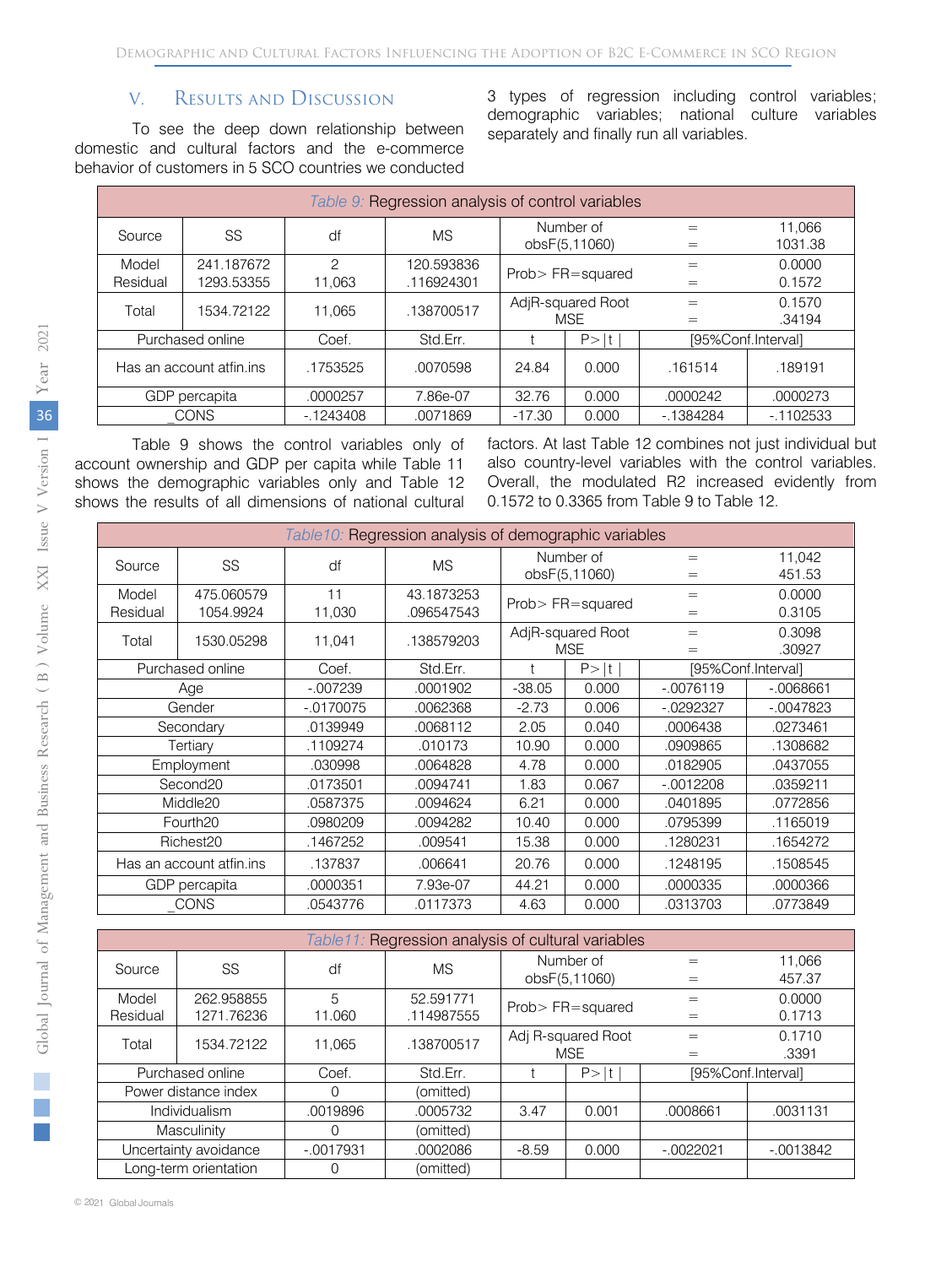| Indulgence               | $-0096963$ | .0010453 | $-9.28$ | 0.000 | $-0117453$ | $-0076473$ |
|--------------------------|------------|----------|---------|-------|------------|------------|
| Has an account atfin.ins | .2063323   | .0076082 | 27.12   | 0.000 | 1914188    | .2212458   |
| GDP percapita            | .0000355   | 1.64e-06 | 21.60   | 0.000 | .0000322   | .0000387   |
| CONS.                    | .0248185   | .0139067 | .78     | 0.074 | $-0024411$ | .0520782   |

| Table 12: Overall regression analysis |            |              |            |                                               |            |              |              |
|---------------------------------------|------------|--------------|------------|-----------------------------------------------|------------|--------------|--------------|
| Source                                | SS         | df           | <b>MS</b>  | Number of                                     |            | $=$          | 11,042       |
|                                       |            |              |            | obsF(14,11027)                                |            | $=$          | 399.40       |
| Model                                 | 514.811458 | 14           | 37.772247  | Prob>FR=squared                               |            | $=$          | 0.0000       |
| Residual                              | 1015.24152 | 11.027       | .092068697 |                                               |            | $=$          | 0.3365       |
| Total                                 | 1530.05298 | 11,041       | .138579203 | Adj R-squared Root                            |            | $=$          | 0.3356       |
|                                       |            |              |            |                                               | <b>MSE</b> | $=$          | .30343       |
| Purchased online                      |            | Coef.        | Std.Err.   | $\mathsf{t}$<br>$P>$  t<br>[95%Conf.Interval] |            |              |              |
|                                       | Age        | $-0.0069661$ | .0001882   | $-37.02$                                      | 0.000      | $-0073349$   | $-0.0065972$ |
|                                       | Gender     | $-0.0254468$ | .0061482   | $-4.14$                                       | 0.000      | $-0.0374984$ | $-0.0133952$ |
|                                       | Secondary  | 0720114      | .007501    | 9.60                                          | 0.000      | .0573081     | .0867147     |
| Tertiary                              |            | .198597      | .011306    | 17.57                                         | 0.000      | .1764353     | .2207588     |
| Employment                            |            | 0276907      | .0063838   | 4.34                                          | 0.000      | .0151773     | .0402041     |
| Second <sub>20</sub>                  |            | 0227114      | .009306    | 2.44                                          | 0.015      | .0044699     | .0409528     |
| Middle20                              |            | .0597245     | .0092899   | 6.43                                          | 0.000      | .0415147     | .0779343     |
| Fourth <sub>20</sub>                  |            | 0927008      | .0092592   | 10.01                                         | 0.000      | .0745511     | .1108504     |
| Richest <sub>20</sub>                 |            | .1317881     | .0093907   | 14.03                                         | 0.000      | .1133806     | .1501956     |
| Powerdistance index                   |            | 0            | (omitted)  |                                               |            |              |              |
| Individualism                         |            | 0042886      | .005162    | 8.31                                          | 0.000      | .0032767     | .0053004     |
| Masculinity                           |            | $\Omega$     | (omitted)  |                                               |            |              |              |
| Uncertainty avoidance                 |            | $-0.0038616$ | 0002061    | $-18.74$                                      | 0.000      | $-0.0042656$ | $-0.0034577$ |
| Long-term orientation                 |            | $\Omega$     | (omitted)  |                                               |            |              |              |
| Indulgence                            |            | $-0.013404$  | .0009443   | $-14.19$                                      | 0.000      | $-0.015255$  | $-0.011553$  |
| Has an account                        | atfin.ins  | .1466091     | .0071126   | 20.61                                         | 0.000      | .1326672     | .160551      |
| GDP percapita                         |            | .0000495     | 1.52e-06   | 32.62                                         | 0.000      | .000466      | .0000525     |
| CONS                                  |            | .2731722     | .0159773   | 17.10                                         | 0.000      | .2418538     | .3044905     |

As for individual demographic factors, Table 9 and Table 12 shows that our results support Hypotheses 1, 3, 4, and 5 that online purchasing is more widely spread among younger buyers who have a higher education level, and are currently employed with a higher salary (Table 8). But Hypothesis 2 is not supported just because females are more active when it comes to online purchasing than men. The result is not so surprising because some other studies have already found these results before and there are both theoretical and methodological reasons to support these results. Men are much more active internet and technology users but in the last decade more and more women are introduced to the internet and became active users of online platforms especially when it comes to ecommerce platforms (Hernández B et.al, 2011). In some platforms, female customers' quantities have already exceeded the male customers' quantities (Stafford TF et.al, 2004). In national culture factors, Table 11 and Table 12 support Hypotheses 7, 9 also 11 that countries with higher individualism index, low uncertainty avoidance index, and low indulgence or more restraint have higher rates of e-commerce purchasing behavior

in the population. On the other hand, Hypotheses 6, 8, and 10 did not match our initial expectations. Our results show that 3 of the 6 cultural dimensions including power distance, masculinity, and long term orientation do not show the relationship in e- commerce purchasing behavior between SCO countries, these variables are shows omitted results because they have collinearity with other variables, which means they cannot be considered as independent variables in this study. Previous studies showed that the power distance index does show the level of trust in society (Yoon C et.al, 2009), the final result on online purchasing behavior is not significant, maybe the interaction and relationship between the sellers and the buyers in e-commerce platforms virtual. As a result, power differences between these 2 parties are more invisible in the online relationships despite the power distance of the society. For masculinity, we assume that just because women are more active in e-commerce purchasing than men it is distinct that e-commerce is more female abundant (Stafford TF et.al, 2004), also 4 of 5 SCO countries in this study have high more than 50 as a masculinity index therefore the tests did not show any results for this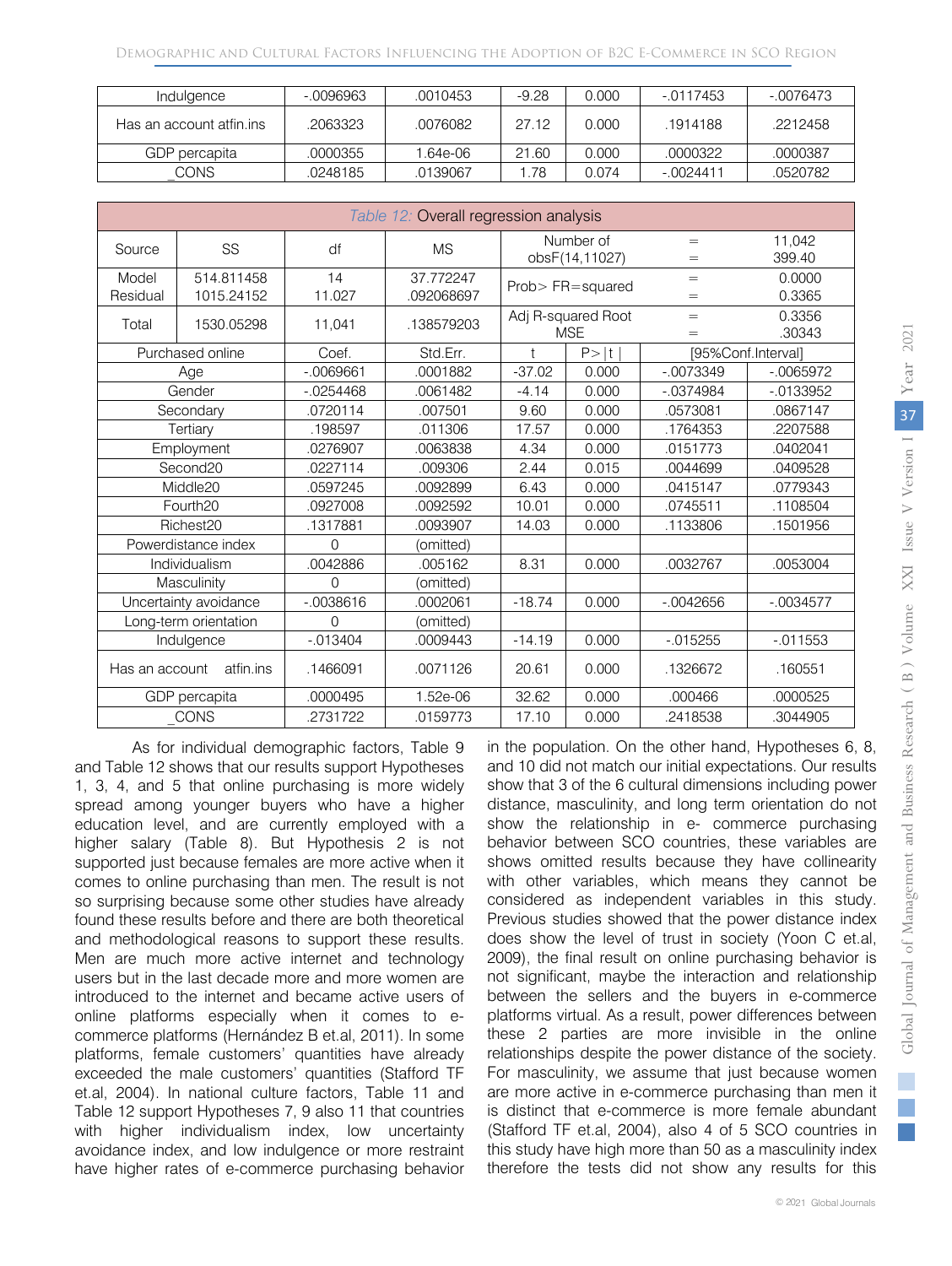matter. Also, all of 5 SCO countries in this study are relatively long term oriented, all have more than 50 as a long term oriented index in Hofstede study, therefore the results did not show any significance, and in future we would like to see more difference between those

countries that are more short term oriented comparing to these 5 SCO countries. At last, control variables, GDP per capita, and account ownership in financial institutions are significantly and positively related to online shopping adoption.

| Table13: Summary of results |                                                                                       |               |  |  |  |
|-----------------------------|---------------------------------------------------------------------------------------|---------------|--|--|--|
|                             | <b>Hypothesis</b>                                                                     | Remarks       |  |  |  |
| H1                          | Online purchase is prevalent among young consumers of SCO member states.              | Supported     |  |  |  |
| H2                          | Online purchase is prevalent among male consumers of SCO member states.               | Not supported |  |  |  |
| H <sub>3</sub>              | Online purchase is prevalent among higher educated consumers of SCO<br>Member states. | Supported     |  |  |  |
| H4                          | Online purchase is prevalent among employed consumers of SCO member states.           | Supported     |  |  |  |
| H <sub>5</sub>              | Online purchase is associated with higher income in SCO member states.                | Supported     |  |  |  |
| H <sub>6</sub>              | Online purchase is prevalent among SCO member states with a lower PDI.                | Not supported |  |  |  |
| H7                          | Online purchase is prevalent among SCO member states with higher IDV.                 | Supported     |  |  |  |
| H8                          | Online purchase is prevalent among SCO member states with lower MAS.                  | Not supported |  |  |  |
| H9                          | Online purchase is prevalent among SCO member states with lower UAI.                  | Supported     |  |  |  |
| H <sub>10</sub>             | Online purchase is prevalent among long-term-oriented SCO member states.              | Not supported |  |  |  |
| H <sub>11</sub>             | Online purchase is prevalent among restraint SCO member states.                       | Supported     |  |  |  |

#### VI. Conclusion

As one of the most important economic region in Eurasia, Shanghai Cooperation Organization (SCO) is devoted to developing e-commerce in the region. But SCO member states vary in terms of e-commerce experience due to dissimilar economic situations and cultural differences. Do individual and cultural factors affect e-commerce in these countries and who are the main customers of online purchasing platforms in SCO countries? In this study, we attempted to answer this question by examining the factors that are affecting B2C e-commerce adoption in the SCO region. The main objective of this study is to integrate the demographic characteristics with Hofstede's cultural dimensions to determine the factors of e-commerce adoption among consumers in SCO member states.

This study derived data from multiple different sources, for individual demographic characteristics including age, gender, education, employment, and income we used The World Bank Global FINDEX as a source and in total this study analyzed 11227 face-toface interviews with SCO populations from China, India, Kazakhstan, Pakistan and Russian Federation. For demographic characteristics including power distance, individualism, masculinity, uncertainty avoidance, longterm orientation, and indulgence we used data from Hofstede's site (www.hofstede-insights.com). Therefore, the results of this study show the importance of not just academic but also practical purposes.

First, the definition of e-commerce costumers in SCO is the complex combination in terms of demographics. E-commerce platforms are mostly used by those who are younger females with higher education and also in the workforce, who have more income than the others. This study shows that although SCO member states have signed the "Statement by the SCO Heads of State Council on Cooperation in the Digital

Economy" assured to increase further adoption in the ecommerce field, the main part of the current ecommerce users are young individuals with higher education and incomes. E-commerce is widely used only among those who have the possibility and accessibility to the technology, and more importantly, who have paying abilities. Also, this study makes a remark that links the 2 different aspects and shows that not only individual characteristics are important to study e-commerce but also national culture factors. Therefore, we suggest the governments to design and make more policies to encourage online shoppers not just from individuals' perspectives but also from the national level by developing more favorable socio-values such as trust.

Overall, government officials in SCO countries need to extend the e-commerce customers varieties including especially those who have less income with low education in the population. There is a significant difference between e-commerce users and non-users that the officials should pay more attention to. Also on the country level, e-commerce development in SCO country is definitely connected to cultural values. National culture can't be changed in a short time; the government should seek to increase more favorable values in the whole society.

Although this study has certain contributions, there are some limitations. First, this study only collected data from 5 SCO countries; therefore there is a gap for future research including the other 3 SCO countries' data. Also, there is a room for more country-level controls. Moreover this research did not cover the physiological factors of the purchasing behaviors of the customers; therefore it can be extended to more behavioral studies.

 $\mathbb{R}^n$ **College**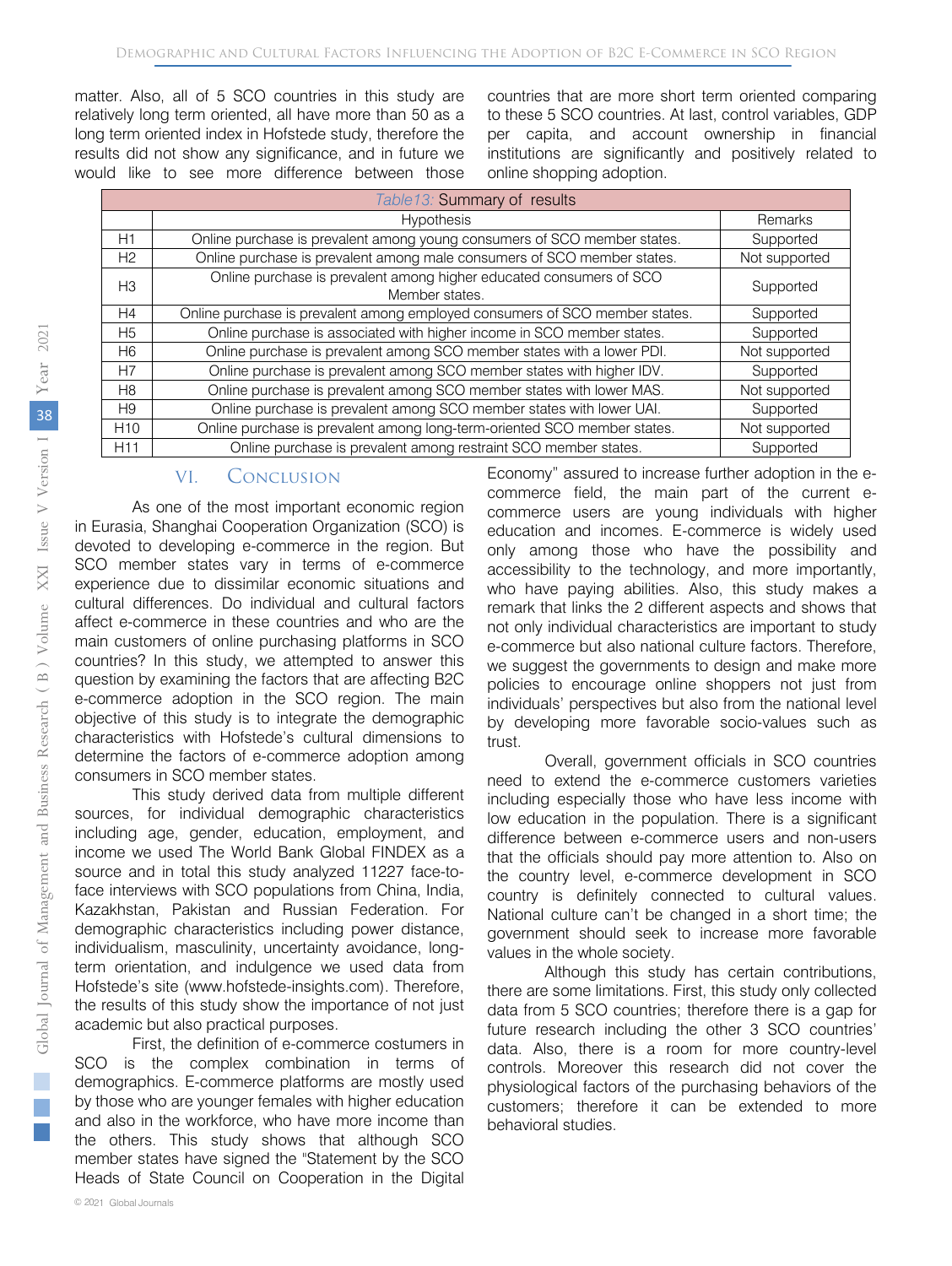# References Références Referencias

- 1. Abu H. Ayob (2021) E-commerce adoption in ASEAN: who and where? Future business journal. Vol. 7, Article number: 4.
- 2. Afizah Hashim, Erlane K Ghani, Jamaliah Said (2009) Does consumers' demographic profile influence online shopping? : An examination using Fishbein's theory. Canadian Social Science. Vol 5, No 6.
- 3. Alexander Y. Yap, Jayoti Das (2006) a Composite-Model for E-Commerce Diffusion: Integrating Cultural and Socio-Economic Dimensions to the Dynamics of Diffusion. Journal of Global Information Management (JGIM), vol. 14, issue 3, 17-38.
- 4. Ali Yayla, Qing Hu (2007) User acceptance of ecommerce technology: a meta-analytic comparison of competing models. European conference on information systems.
- 5. Alice Shemi. (2007) Behavioral influences on ecommerce adoption in a developing country context. Electronic Journal of Information Systems in Developing Countries. EJISDC 31, 4, 1-15.
- 6. Allred CR, Smit SM, Swinyard WR (2006) Eshopping lovers and fearful conservatives: a market segmentation analysis. International journal retail disturbance management 34(4/5):308-333.
- 7. Andrej Szymkowiak, Urszula Garczarek-Bak (2018) Gender differences in e-commerce. Handel Wewnętrzny 2018;4(375):250-261 (tom II).
- 8. Asli Demirguc-Kunt, Leora Klapper, Dorothe Singer, Saniya Ansar (2020) The global findex database 2017: measuring financial inclusion and opportunities to expand access to and use of financial services. The World Bank economic review, Vol.34, Issue Supplement\_1.
- 9. Atrostic, B. K., Gates, J., & Jarmin, R. (2000). Measuring the electronic economy: Current status and next steps. Center for Economic Studies, US Department of Commerce, Bureau of the Census.
- 10. Barnikel, Markus (2005) Generation Y Media Habits Show Tide is Turning in Favour of Internet, Media, May 20, p. 12.
- 11. Beneke, J., Scheffer, M., & Du, W. (2010). Beyond price – An exploration into the factors that drive young adults to purchase online. International Journal of Marketing Studies, 2, 212–222.
- 12. Bhatnagar A (2007) Do determinants of online shopping differ for personal shoppers and professional shoppers? EuroMed Journal of Business 2(1): 87–102.
- 13. Bhatnagar, A., & Ghose, S. (2004). Online information search termination patterns across product categories and consumer demographics. Journal of Retailing, 80, 221–228.
- 14. Bingi, P., A. Mir, and J. Khamalah. (2000). The Challenges Facing Global E-Commerce. Information Systems Management, Volume 17, Issue 4.
- 15. Chaney, Damien, Mourad Touzani, and Karim Slimane. (2017) Marketing to the (new) generations: Summary and perspectives. Journal of Strategic Marketing 25: 179-89.
- 16. Chang, M.K., Cheung, W.M. and Lai, V.S. (2005) Literature Derived Reference Models for the Adoption of Online Shopping. Information and Management, 42, 543-559.
- 17. Chen CW and Cheng CY (2013) How online and offline behavior processes affect each other: Customer behavior in a cyber-enhanced bookstore. Quality & Quantity Journal 47: 2539–2555.
- 18. Chiu CM, Wang ETG, Fang YH, and Huang HY (2014) Understanding customers' repeat purchase intentions in B2C e-commerce: The roles of utilitarian value, hedonic value, and perceived risk. Information Systems Journal 24: 85–114.
- 19. Cho J. (2004) Likelihood to abort an online transaction: influences from cognitive evaluations, attitudes, and behavioral variables. Information Management 41(7):827-838.
- 20. Chou SW and Hsu CS (2015) Understanding online repurchase intention: Social exchange theory and shopping habit. Information Systems and E-Business Management.
- 21. Chuang TT, Nakatani K, Zhou D (2009) An exploratory study of the extent of information technology adoption in SMEs: an application of upper echelon theory. Journal of enterprise information management 22(1/2):183-196.
- 22. Clemes MD, Gan C and Zhang J (2014) An empirical analysis of online shopping adoption in Beijing, China. Journal of Retailing and Consumer Services 21: 364–375.
- 23. Constance Porter, Naveen Donthu (2006) Using the technology acceptance model to explain how attitudes determine internet usage. Journal of business research 59(9):999- 1007.
- 24. Crespo AH and Bosque IR (2010) The influence of the commercial features of the Internet on the adoption of e-commerce by consumers. Electronic Commerce Research and Applications 9: 562–575)
- 25. Dadabaev T (2004) Post-soviet realities of society in Uzbekistan. Central Asian survey, 23(2), 141-146.
- 26. Danish Dada (2006) E-readiness for developing countries: moving the focus from the environment to the users. The electronic journal on information systems in developing countries. EJISDC 27, 6, 1-14.
- 27. Datareportal.com (2021) Digital 2021 Global Overview Report.
- 28. Davis R, Lang B and Diego JS (2014) How gender affects the relationship between hedonic shopping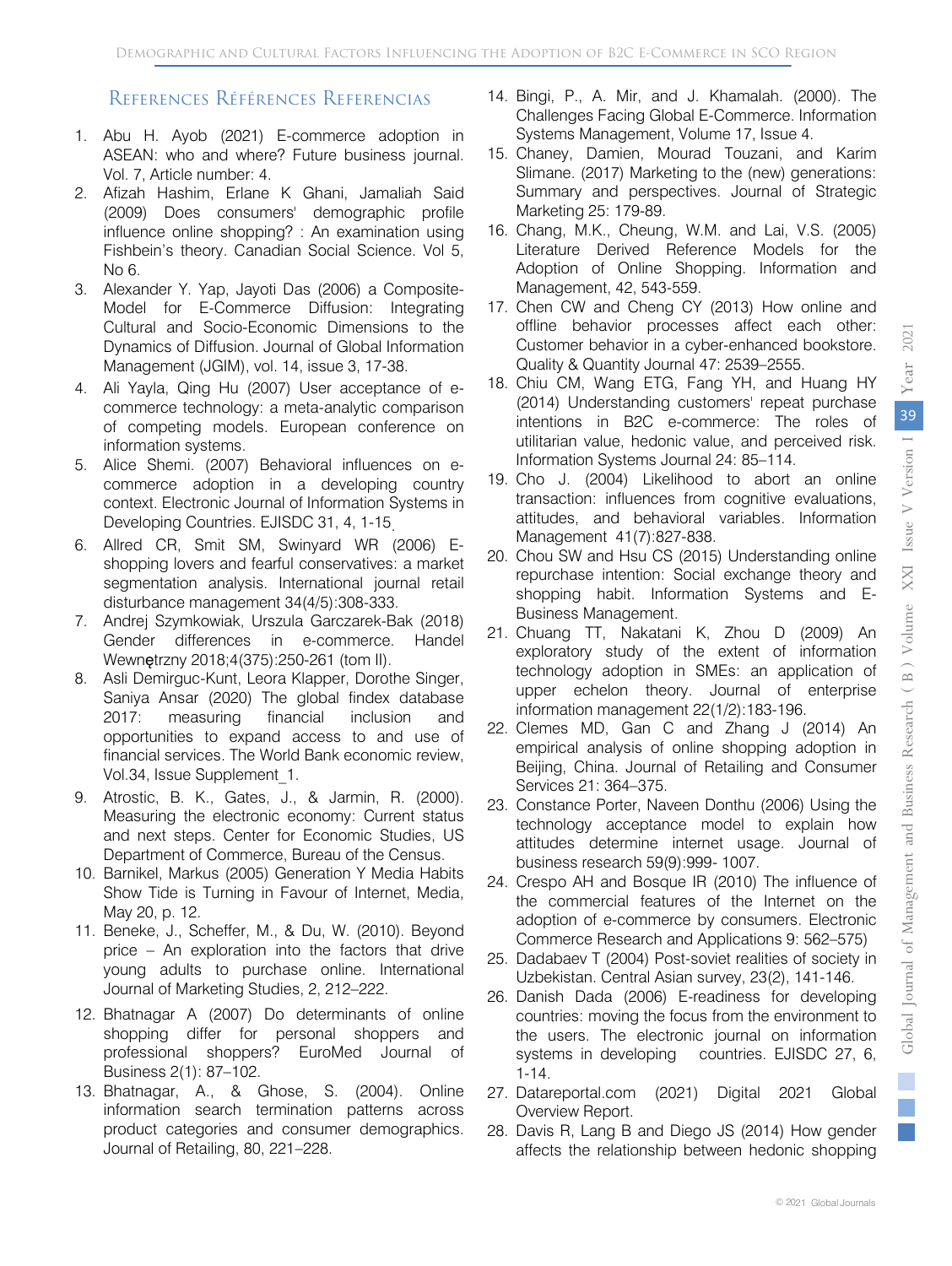motivation and purchase intentions? Journal of Consumer Behaviour 13: 18–30.

- 29. Delia Sorana Varvara Mityko (2012) Consumers' education level impact on the perception of the search experience credence products-empirical evidence. Journal of internet and e- business studies. Vol. 2012 (2012), Article ID 617588, 8.
- 30. Dharmendra Singh, Nikola Stakic (2020) Financial inclusion and economic growth nexus: Evidence from SAARC countries. South Asia Research.
- 31. Dittmar H, Long K, Meek R (2004) Buying on the internet: gender differences in online and conventional buying motivations. Sex Roles 50(5- 6):423-444.
- 32. Doney P., Cannon J., Mullen M. (1998) Understanding the influence of national culture on the development of trust. The academy of management review. Vol. 23, no.3, pp.601-620.
- 33. Donna W.McCloskey, Karen Leppel (2010) The impact of age on electronic commerce participation: an exploratory model. Journal of electronic commerce in organizations, Volume 8, issue 1, pp 41-60.
- 34. Eastman, J.K. and Iyer, R. (2004) the elderly's uses and attitudes towards the Internet, Journal of Consumer Marketing, Vol. 21 No. 3, pp. 208-220.
- 35. Eungluuyu Kim, Roman Urunov, Hyungjoon Kim (2016) the effects of national culture values on consumer acceptance of e-commerce: online shoppers in Russia. Information technology and quantitative management 91(2016)966-970.
- 36. Farid Huseynov, Sevgi Ozkan (2016) Behavioral issues in B2C e-commerce. Information Development, Vol. 32 (5) 1343-1358.
- 37. Federici T (2009) Factors influencing ERP outcomes in SMEs: a post-introduction assessment. Journal enterprise information management 22 (1/2): 81-98
- 38. Flippin, Candace (2017) Generation Z in the workplace: Helping the newest generation in the workforce build a successful working relationship and career paths. Cleveland: Candace Steele.
- 39. Francesca Pratesi, Lala Hu, Riccardo Rialti, Lamberto Zollo, Monica Faraoni (2021) Cultural dimensions in online purchase behavior: Evidence from a cross-cultural study. Italian journal of marketing.
- 40. Frederick Pobee, Daniel Opoku (2018) Moderating effects of gender on e-commerce systems adoption factors. International Journal of strategic decision sciences 9(4):6-104.
- 41. Garbarino E, Strahilevitz M (2004) Gender differences in the perceived risk of buying online and the effects of receiving a site recommendation. Journal of Business Research 57(7):768-775.
- 42. Gibbs, J., Kraemer, K., Dedrick, J. (2003). Environment and policy factors shaping global e-

commerce diffusion: A cross-country comparison. Information Society, 19(1), 5-18.

- 43. Gichang Cho, Stephanie Koh Jialin (2009) Influence of gender on internet commerce: an explorative study in Singapore. Journal of internet commerce, Volume 7.
- 44. Goldfarb A, Prince J (2008) Internet adoption and usage patterns are different: implications for the digital divide. Information Economy Policy 20 (1): 2-15.
- 45. Gong W (2009) National culture and global diffusion of business to consumer e-commerce. Crossculture management international journal 16 (1): 83-101.
- 46. Grazzini, L., Acuti, D., Mazzoli, V., Petruzzellis, L., & Korschun, D. (2020). Standing for politics: What consequences for brands? Italian Journal of Marketing. https://doi.org/10.1007/.
- 47. Haque Ahasanul, Javad Sadeghzadeh, Ali Khatibi (2011) Identifying potentiality online sales in Malaysia: a study on customer relationships online shopping. Journal of applied business research 22(4)(4)
- 48. Harris S., Dibben M (1999) Trust and co-operation in business relationship development: exploring the influence of national values. Journal of marketing management. Vol.15, Issue 6, pp. 463-483.
- 49. Hassan Alaaraj, Fatimah Wati Ibrahim. (2014) International Journal of Scientific and Research Publications, Volume 4, Issue 12, 1 ISSN 2250-3153
- 50. Heli Hallikainen, Tommi Laukkanen (2018) National culture and consumer trust in e- commerce. International journal of information management 38(2018)97-106.
- 51. Hernández B, Jiménez J, José Martín M (2011) Age, gender and income: do they really moderate online shopping behaviour? Online Inf Rev 35(1):113–133.
- 52. Hofstede, G (1980). Culture's consequences: international differences in work-related values. Beverly Hills, CA: SAGE.
- 53. Hofstede, G (2001). Culture's consequences: Comparing values, behaviors, institutions, and organizations across nations. SAGE publications.
- 54. Hofstede, G. and Minkov, M. (2010). Cultures and Organizations: Software of the Mind. New York: McGraw-Hill.
- 55. Hong IB and Cha HS (2013) The mediating role of consumer trust in an online merchant in predicting purchase intention. International Journal of Information Management 33: 927–939.
- 56. Hwang Y, Lee KC (2012) investigating the moderating role of uncertainty avoidance cultural values on multidimensional online trust. Information management 49(3-4):171-176.
- 57. Hwang, W., Jung, H. S., & Salvendy, G. (2006). Internationalization of e-commerce: A comparison of online shopping preferences among Korean,

 $\mathbb{R}^n$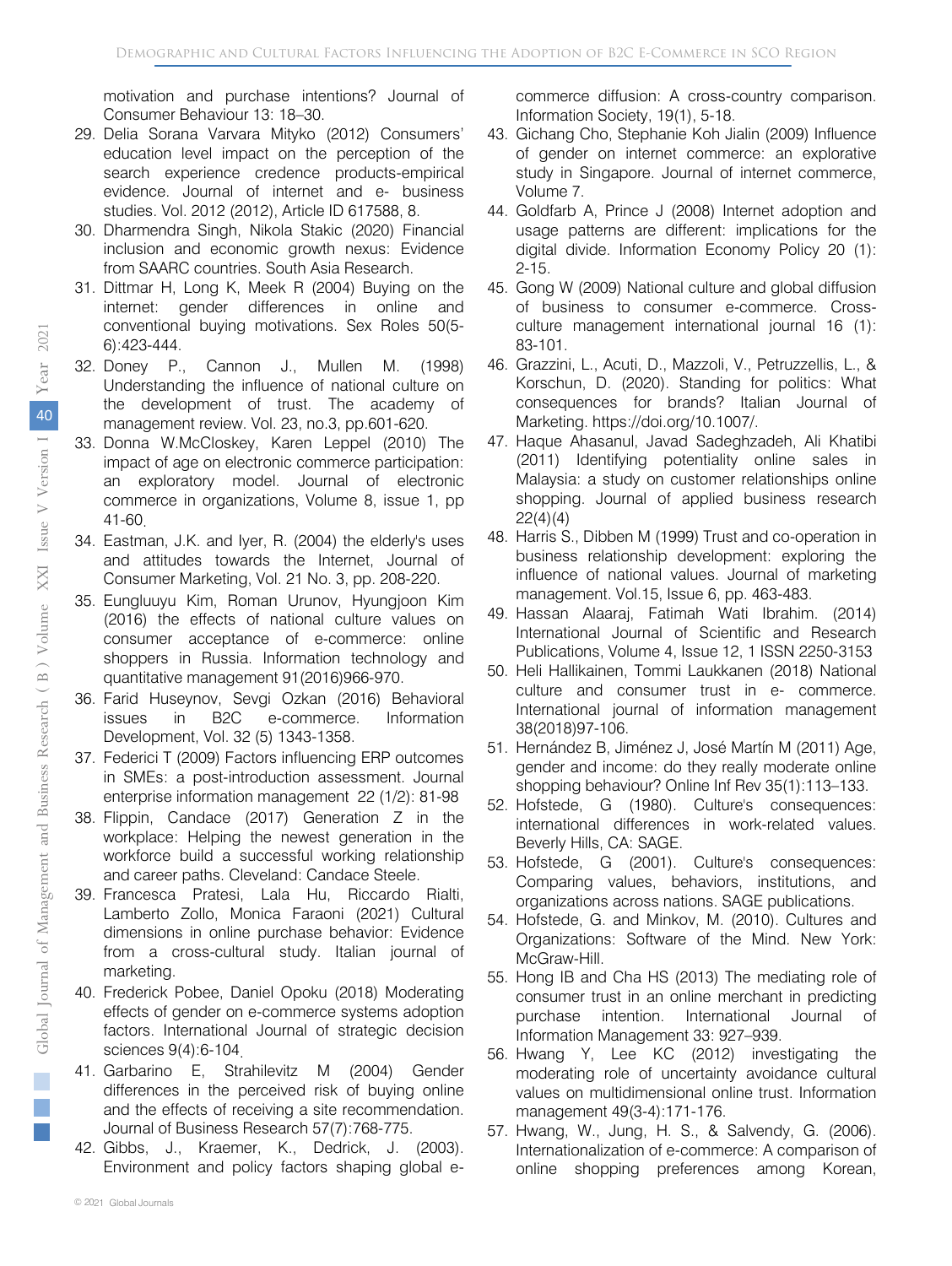Turkish, and US populations. Behavior & Information Technology, 25, 3–18.

- 58. Ibrahim Akman, Mohammad Rehan (2010) the predictive impact of socio-demographic and behavioral factors on professionals' e-commerce attitudes. Scientific Research and Essays Vol. 5(14), pp. 1890-1898.
- 59. Ibrahim Akman, Mohammad Rehan (2014) Online purchase behavior among professionals: a sociodemographic perspective of Turkey. Economic Research, Volume 27, 2014-Issue-1.
- 60. James W. Gentry, Robert A. Mittelstaedt (2017) the rapidly aging world: implications for marketing. Global business review.
- 61. Japhet E.Lawrence, Usman A. Tar (2010) Barriers to e-commerce in developing countries. Information Society and Justice, Vol.3 No.1.
- 62. Jayawardhena C, Wright LT, and Dennis C (2007) Consumers online: Intentions, orientations, and segmentation. International Journal of Retail & Distribution Management 35(6): 515–526.
- 63. Jokisuu, E., Kankaanranta, M., & Neittaanmaki, P. (2007). Computer usage among senior citizens in central Finland. 1-7.
- 64. Jong Woo Kang, Tegfei Wang, Dorothea Ramizo. (2021) the role of technology in b2c e- commerce. Evidence from Asia. Asin Development Bank, ADB Economics Working Paper Series.
- 65. Jorge Viera, Rui Frade, Raquel Ascenso, Ines Prates, and Filipa Martinho (2020) Generation Z and Key-Factors on e-commerce: A study on the Portuguese tourism sector. Administrative Science.
- 66. JP Morgan (2020) E-commerce payment trends report: India
- 67. Jung Wan Lee. (2010) the Roles of Demographics on the Perceptions of Electronic Commerce Adoption. Academy of Marketing Studies Journal 14(1):71-89.
- 68. Jukan, Meldina Kokorovic; Softic, Amra (2016) Comparative Analysis of Financial Inclusion in Developing Regions Around the World, Economic Review: Journal of Economics and Business, ISSN 1512-8962, University of Tuzla, Faculty of Economics, Tuzla, Vol.14, Iss 2, pp 56-65.
- 69. Kamel Rouibah, Paul Benjamin Lowry. (2015) Dimensions of Business-To-Consumer (B2C) systems success in Kuwait: Testing a modified DeLone and McLean is a success model in an ecommerce context. Journal of Global Information Management.
- 70. Kapcova Anastaisya Sergeevna (2018) Master thesis https://www.hse.ru/edu/vkr/229226949.
- 71. Kariyawasam, Kanchana. (2008) the Growth and Development of E-Commerce: an Analysis of the Electronic Signature Law of Sri Lanka. Information & Communications Technology Law 17, no. 1, 51-64.
- 72. Kathryn M. Kimery. (2011). Cultural influences on the adoption of electronic commerce: initial results from Japan and the United States. International Business & Economics Research Journal.
- 73. Kim J, Yang K and Kim BY (2013) Online retailer reputation and consumer response: Examining cross-cultural differences. International Journal of Retail & Distribution Management 41(9): 688–705.
- 74. Kwak J, Zhang Y, Yu J (2019) Legitimacy building and e-commerce platform development in China: the experience of Alibaba. Technol Forecast Soc Change 139:115–124
- 75. Leo Sin, Alan Tse (2001) Profiling internet shoppers in Hong Kong: Demographic, Psychographic, Attitudinal and Experimental Factors. Journal of International Consumer Marketing, Volume 15, Issue 1.
- 76. Li Keqiang, Premier of the State Council of the PRC (2020) 19th Meeting of the Council of Heads of Government of the Member States of the Shanghai Cooperation Organization.
- 77. Liang AR, Lee CL and Tung W (2014) The role of sunk costs in online consumer decision- making. Electronic Commerce Research and Applications 13:56–68
- 78. Ligia M. Bohn (2005) A cross-cultural study of ecommerce-exploring factors that influence individuals to buy. Master thesis. The University of Twente, the Netherlands.
- 79. Lissitsa S, Kol O (2016) Generation X vs. Generation Y-A decade of online shopping. Journal of Retail Consumer Service 31:304-312.
- 80. Margarita Išoraitė, Neringa Miniotienė (2018) Electronic commerce: theory and practice. Integrated Journal of Business and Economics. Volume 2 Issue 2, pp. 73-79.
- 81. Mathwick, C., Malhotra, N., & Rigdon, E. (2001). Experiential value: Conceptualization, measurement, and application in the catalog and Internet shopping environment. Journal of Retailing, 77(1), 39–56.
- 82. Mee LY and Huei CT (2015) A profile of the Internet shoppers: Evidence from nine countries. Telematics and Informatics 32: 344–354.
- 83. Mei Cao, Qingyu Zhang, John Seydel. (2005) B2C e-commerce web site quality: an empirical examination. Industrial Management & Data Systems, ISSN: 0263-5577.
- 84. Mills F Bradford, Whitacre Brian E. (2003) Understanding the non-metropolitan-metropolitan digital divide. Growth change. 34(2):219-43.
- 85. Mitchell, V.W., & Walsh G. (2004). Gender differences in German consumer decision- making styles. Journal of Consumer Behavior, 3(4), 331–346.
- 86. Nanehkaran, Y., A. (2013). An Introduction to Electronic Commerce. International journal of scientific & technology research, (2)4, pp. 190-193.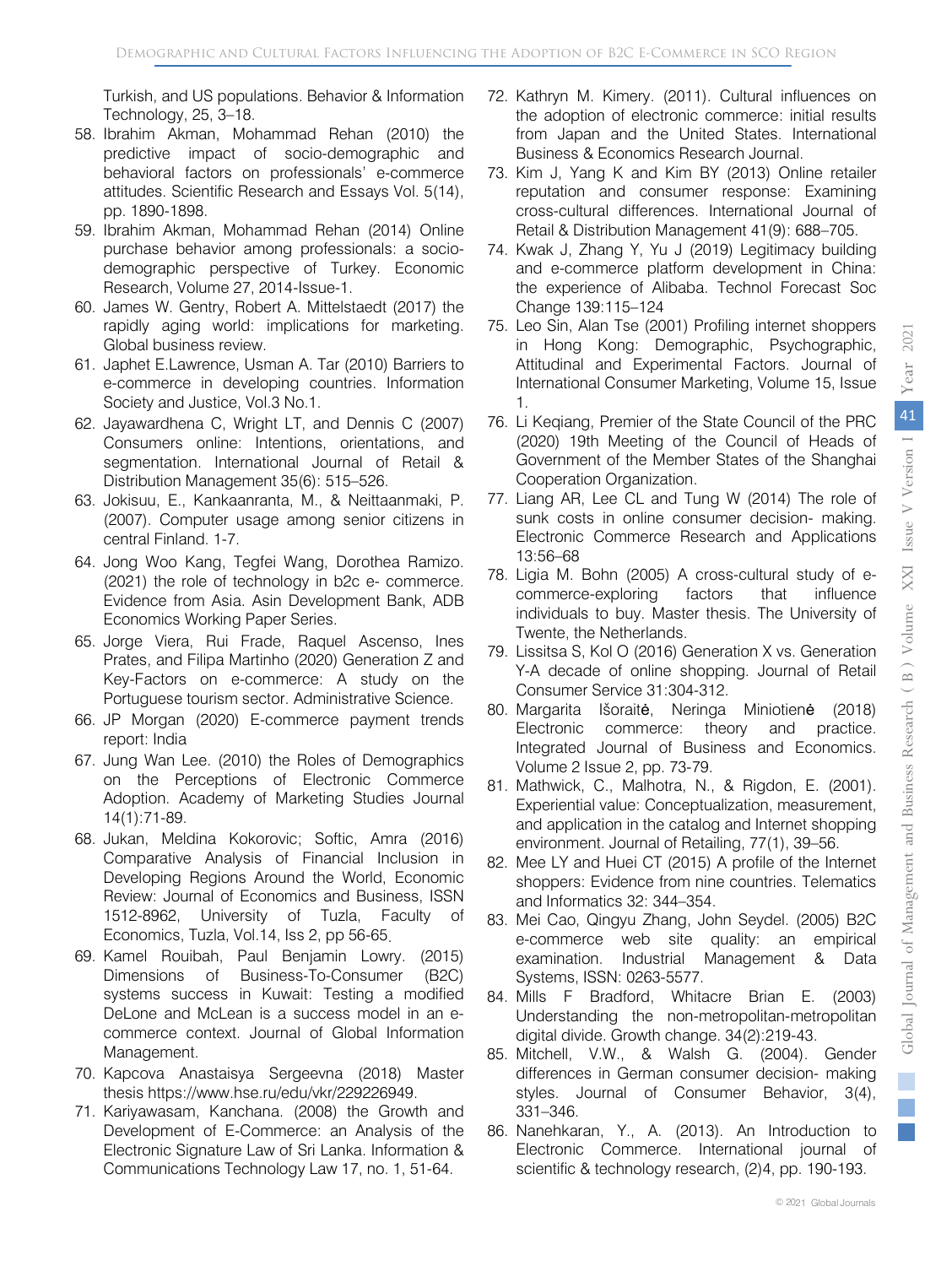- 87. OECD (2019), Education at a Glance 2019: OECD indicators.
- 88. Palumbo F., P. Herbig. (1998). International Marketing Tool: The Internet. Industrial Management & Data Systems 98(6), 253–261.
- 89. Parment A (2011) Generation Y in consumer and labor markets. 1st edition. Routledge, Abingdon.
- 90. Parment A (2013) Generation Y vs. Baby Boomers: shopping behavior, buyer involvement and implications for retailing. J Retail Consumer Service 20(2):189-199.
- 91. Perez Hernandez J, Sanchez Mangas R (2011) To have or not to have the internet at home: implications for online shopping. Information economy policy 23(3-4):213-226.
- 92. Pontevia AFA, N'Goala G and Poncin I (2013) A good deal online: The Impacts of acquisition and transaction value on e-satisfaction and e-loyalty. Journal of Retailing and Consumer Services 20: 445–452.
- 93. Priporas, Constantinos-Vasilios, Nikolaos Stylos, and Anestis Fotiadis. (2017) Generation Z consumers' expectations of interactions in smart retailing: A future agenda. Computers in Human Behaviour 77:374-81.
- 94. Punj G (2011) Effect of consumer beliefs on online purchase behavior: The influence of demographic characteristics and consumption values. Journal of Interactive Marketing 25: 134–144.
- 95. Punj G (2011) Income effects on the relative importance of two online purchase goals: saving time versus saving money? Elsevier, DOI: 10.1016/j.jbusres.2011.03.003.
- 96. Reisenwitz TH, Iyer R (2009) Differences in generation X and generation Y: Implications for the organization and marketers. Marketing Management Journal 19 (2): 91-103
- 97. ResearchAndMarkets.com (2019) Kazakhstan B2C E-Commerce Market Report 2019.
- 98. Richard Boateng, Robert Hinson, Richard Heeks, Alemayehu Molla (2008) E-commerce in the least Developing Countries: Summary Evidence and Implications. Journal of African Business 9 (2): 257-285.
- 99. Rinne T., Steel D., Fairweather J. (2013) the role of Hofstede's individualism in national- level creativity. Creativity research journal, Vol.25, Issue-1.
- 100. Robert Jeyakumar Nathan (2009) Electronic commerce adoption in the Arab countries- an empirical study. International Arab Journal of information technology 1(1).
- 101. Rolf T. Wigand (2006) Electronic commerce: Definition, theory, and context. An international journal: the information society, Volume 13.
- 102. Scarpi D, Pizzi G and Visentin M (2014) Shopping for fun or shopping to buy: Is it different online and

offline? Journal of Retailing and Consumer Services 21: 258–267.

- 103. Schoorman F., Mayer R., Davis J. (2007) An integrative model of organizational trust: Past, present, and future. Academy of management review, 32 (2), 344-354.
- 104. Schumann J., von Wangenheim F., Stringfellow A, Yang Z, Praxmarer S, Jimenez F. (2010) Drivers of trust in relational service exchange: Understanding the importance of cross-cultural differences. Journal of service research. 13 (4), 453-468.
- 105. Sebastianelli R, Tamimi N, Rajan M (2008) Perceived quality of online shopping; does gender make a difference? J Internet Commerce 7 (4): 445–469.
- 106. Seyil Najimudinova (2013) Organizational culture dimensions of the Kyrgyz industrial companies. Ç.Ü. Sosyal Bilimler Enstitüsü Dergisi, Cilt 22, Sayı1, 2013, Sayfa 427-444.
- 107. Shahriari, S., Shahriari, M., Ggheiji, S. (2015). Ecommerce and its impacts on global trends and market. International journal of research-Granthaalayah. (3) 4, pp. 49-55.
- 108. Sharon E. Beatty, Scott M. Smith (1987) External search effort: An investigation across several product categories. Journal of Consumer Research, Volume 14, Issue 1, June 1987, Pages 83–95.
- 109. Shouvik Sanyal, Mohammed Wamique Hisam (2018) Influence of income on the shopping habits of consumers with respect to shopping malls in Kolkata city. International journal of advanced research and development, Volume 3; issue 1; page no.634-637.
- 110. Sionfou Seydou Coulibaly (2021) A study of the factors affecting mobile money penetration rates in the West African Economic and Monetary Union (WAEMU) compared with East Africa. Coulibaly Financial Innovation.
- 111. Siyal M.Y, B.S.Chowdhry, A.Q.Rajput. (2006) Socioeconomic factors and their influence on the adoption of e-commerce by consumers in Singapore. International journal of information technology and decision making. Vol. 05, No.02, pp.317-329.
- 112. Slyke, C.V., Bélanger, F., Johnson, R.D., & Hightower R. (2010). Gender-Based Differences in Consumer E-Commerce Adoption. Communications of the Association for Information Systems, 26, pppp.
- 113. Smith R, Deitz G, Royne MB, Hansen JD, Gru¨nhagen M and Witte C (2013) Cross- cultural examination of online shopping behavior: A comparison of Norway, Germany, and the United States. Journal of Business Research 66: 328–335.
- 114. Spake DF, Finney RZ and Joseph M (2011) Experience, comfort, and privacy concerns:

F.